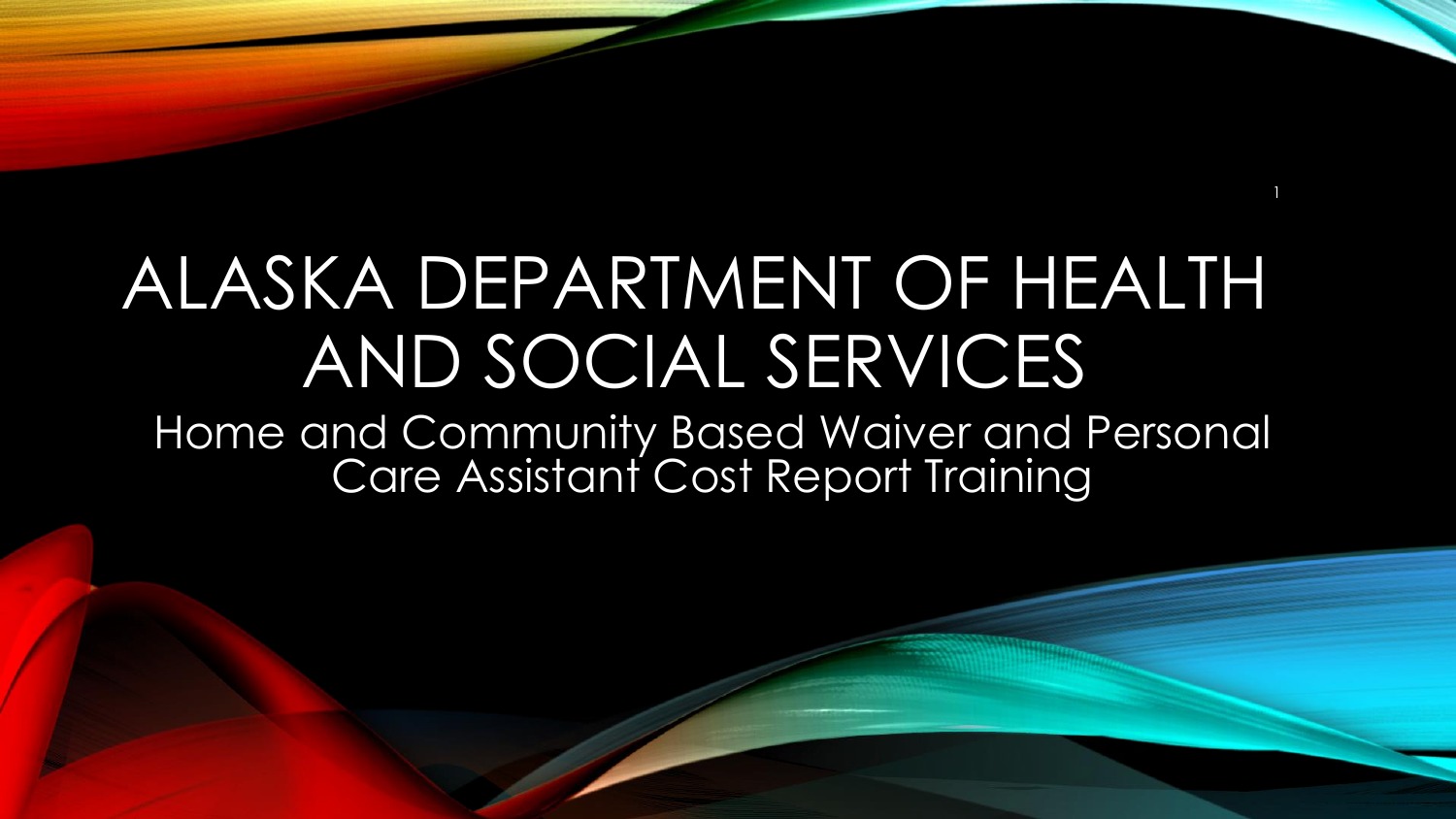# TRAINING OVERVIEW

- Rate Setting documents and process
- Walk through of cost report worksheets with common errors
	- Certification Page
	- Expense Worksheet
		- Cost center breakdown
		- Reconciliation to Expense Worksheet
			- Allocation Basis Options
	- RevenueStats Worksheet
	- Related Party Worksheet
	- Buildings Worksheet
	- Home Office Worksheet
- Questions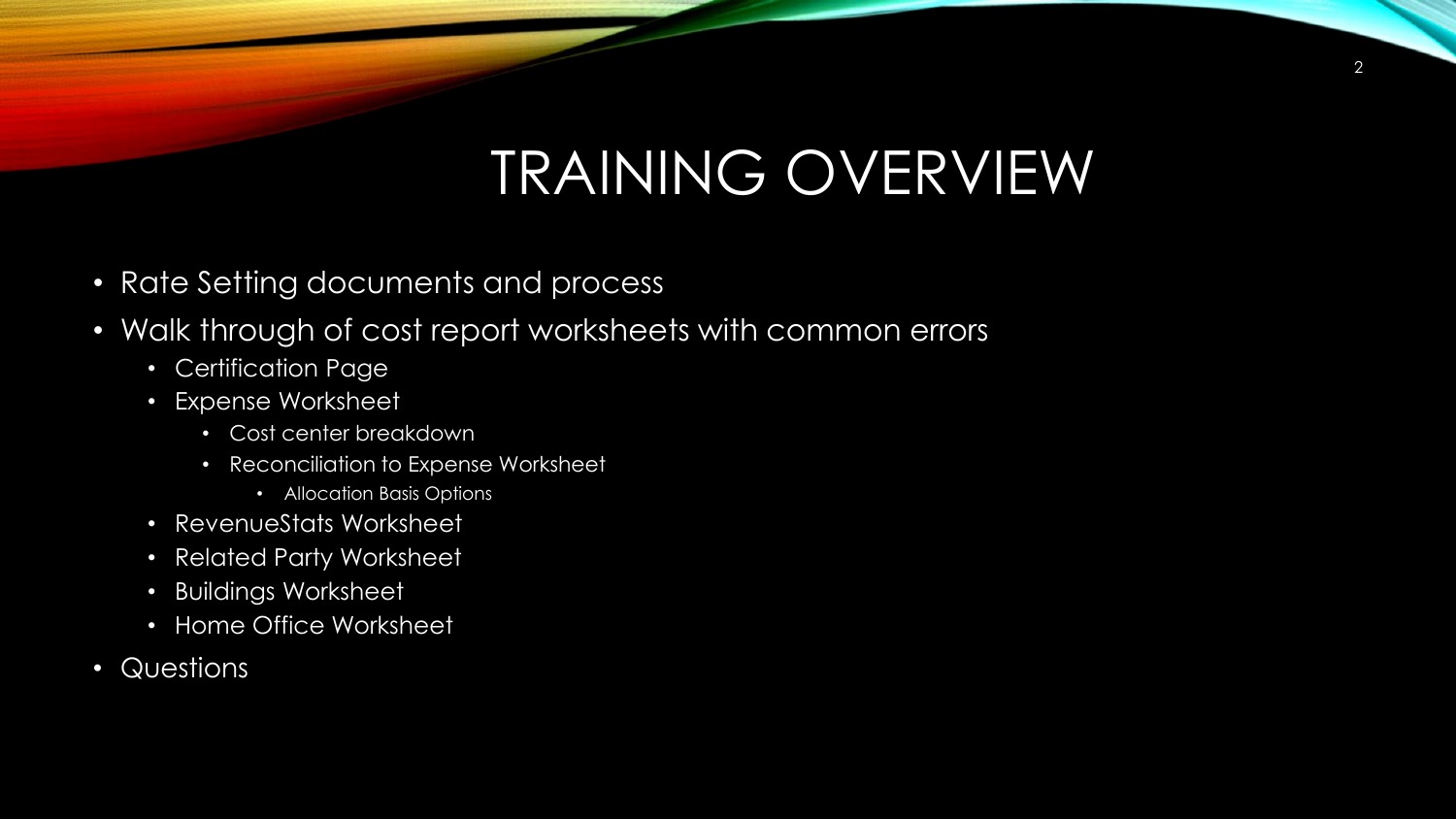### HCBW AND PCA RATE SETTING AUTHORITY

- 7 AAC 145.531
- Target Provider list published each August 1
	- Uses claims information from the most recent state fiscal year (SFY) for which timely filing (1 year) has passed
		- August 1, 2018 lists uses claims information from SFY17 (July 1, 2016 to June 30, 2017) since timely filing is June 30, 2018 for this data set.
	- Identifies providers who need to report during the next reporting cycle
- Due 8 months after FYE
- Submission options
	- Electronically to: [ORRCostReport@alaska.gov](mailto:ORRCostReport@alaska.gov)
	- Mail or in person to:

Office of Rate Review 3601 C Street, Suite 978 Anchorage, Alaska 99503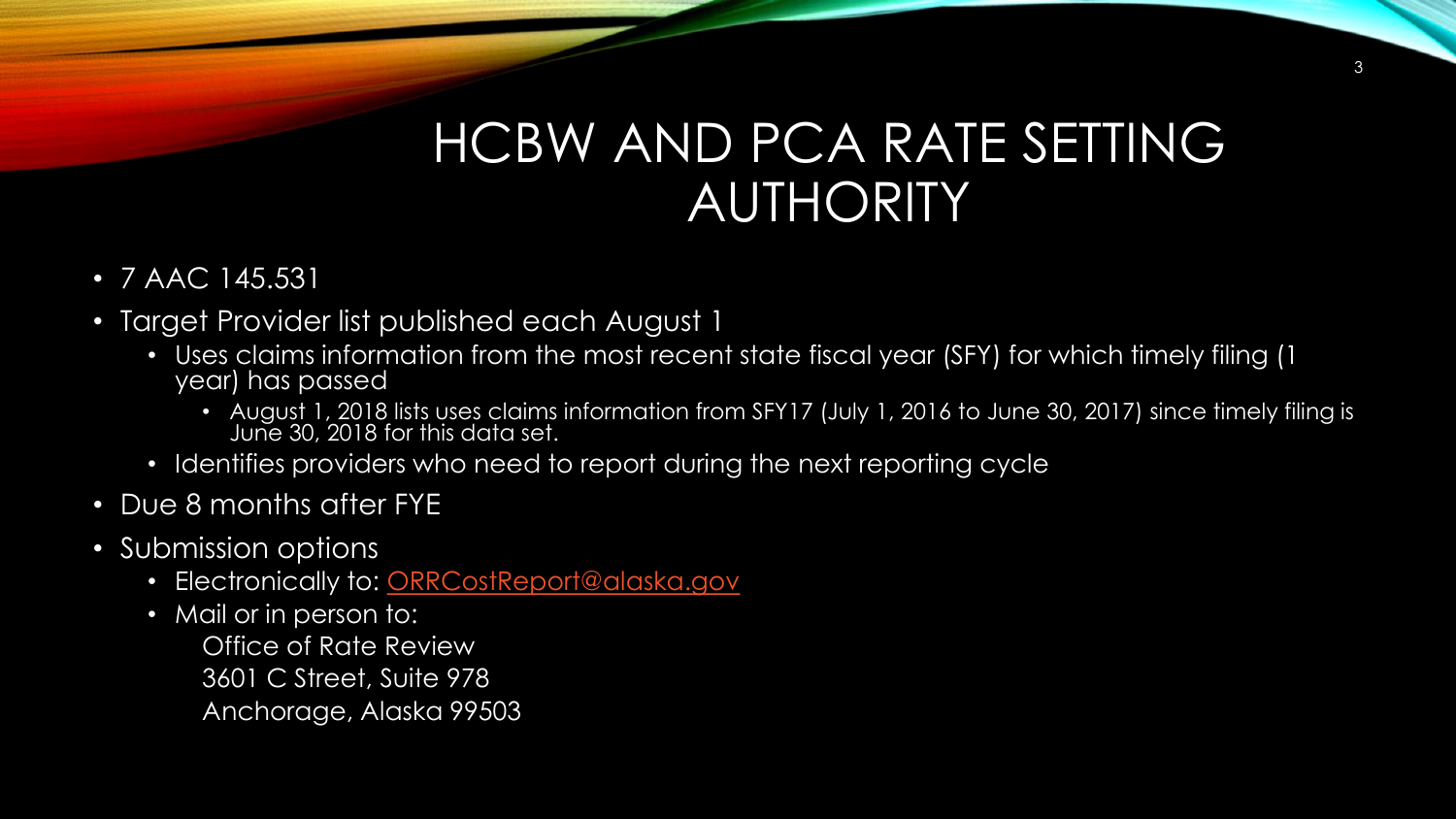## HCBW AND PCA ANNUAL REPORT

4

|                                                                                                 | <b>Full Report</b> | <b>Reduced Report</b> |
|-------------------------------------------------------------------------------------------------|--------------------|-----------------------|
| • Audited Financial Statement (AFS)                                                             | Yes                | $Yes*$                |
| • Post Audit Working Trial Balance (PAWTB)                                                      | Yes                | Yes*                  |
| • Cost Report                                                                                   |                    |                       |
|                                                                                                 | Yes                | Yes                   |
|                                                                                                 | Yes                | No                    |
| • Revenue and Statistics worksheet                                                              | Yes                | Yes                   |
| • Related Party worksheet                                                                       | Yes                | Yes                   |
|                                                                                                 | Yes                | Yes                   |
|                                                                                                 | Yes                | Yes                   |
| Reconciliation of the Expense worksheet to the<br>$\bullet$<br>post audit working trial balance | Yes                | No                    |

\* *For providers with less than \$750,000 in Medicaid HCBW and PCA revenue during the applicable reporting year, a reviewed financial statement and reviewed working trial balance may be submitted.*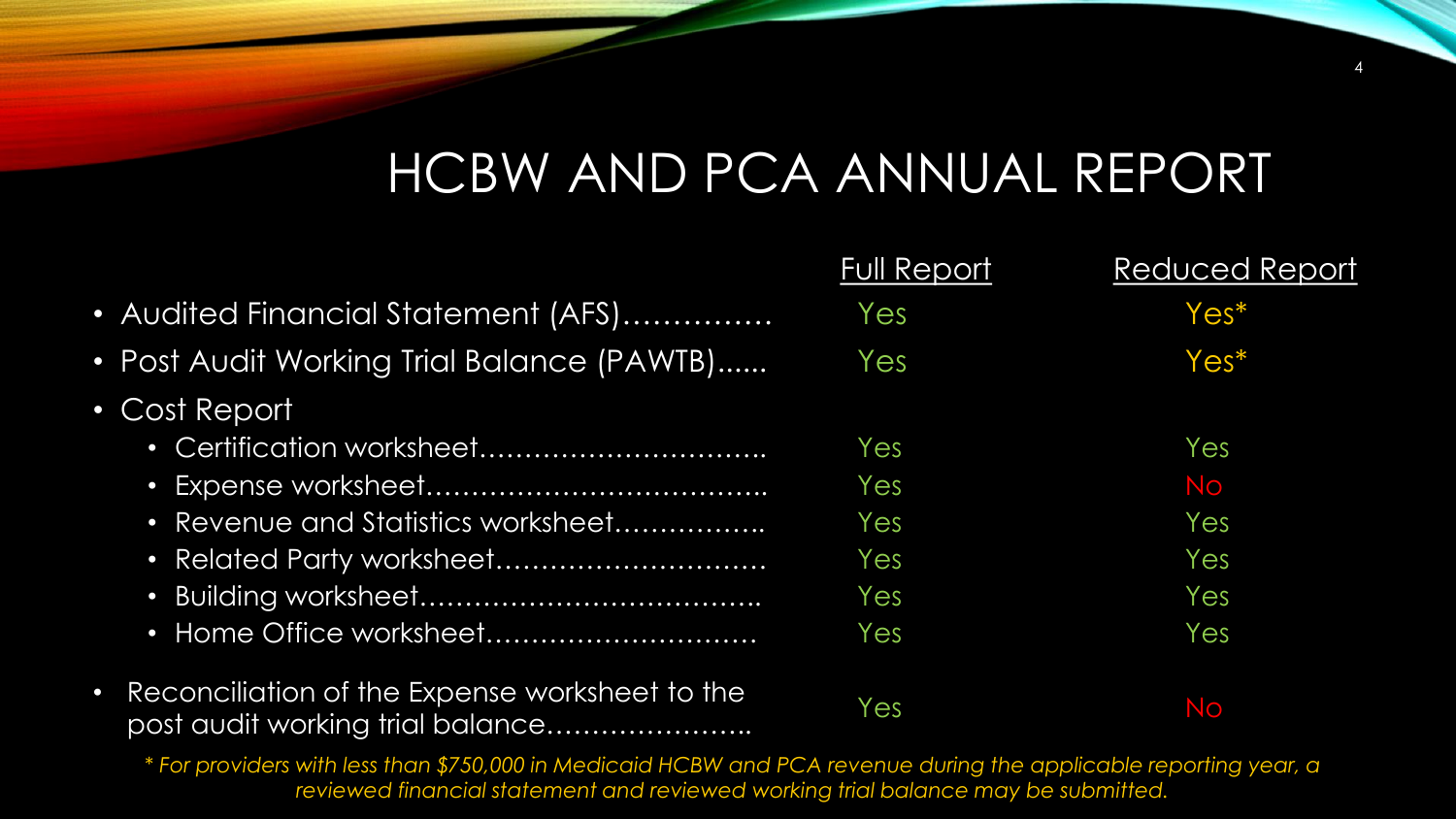# PURPOSE

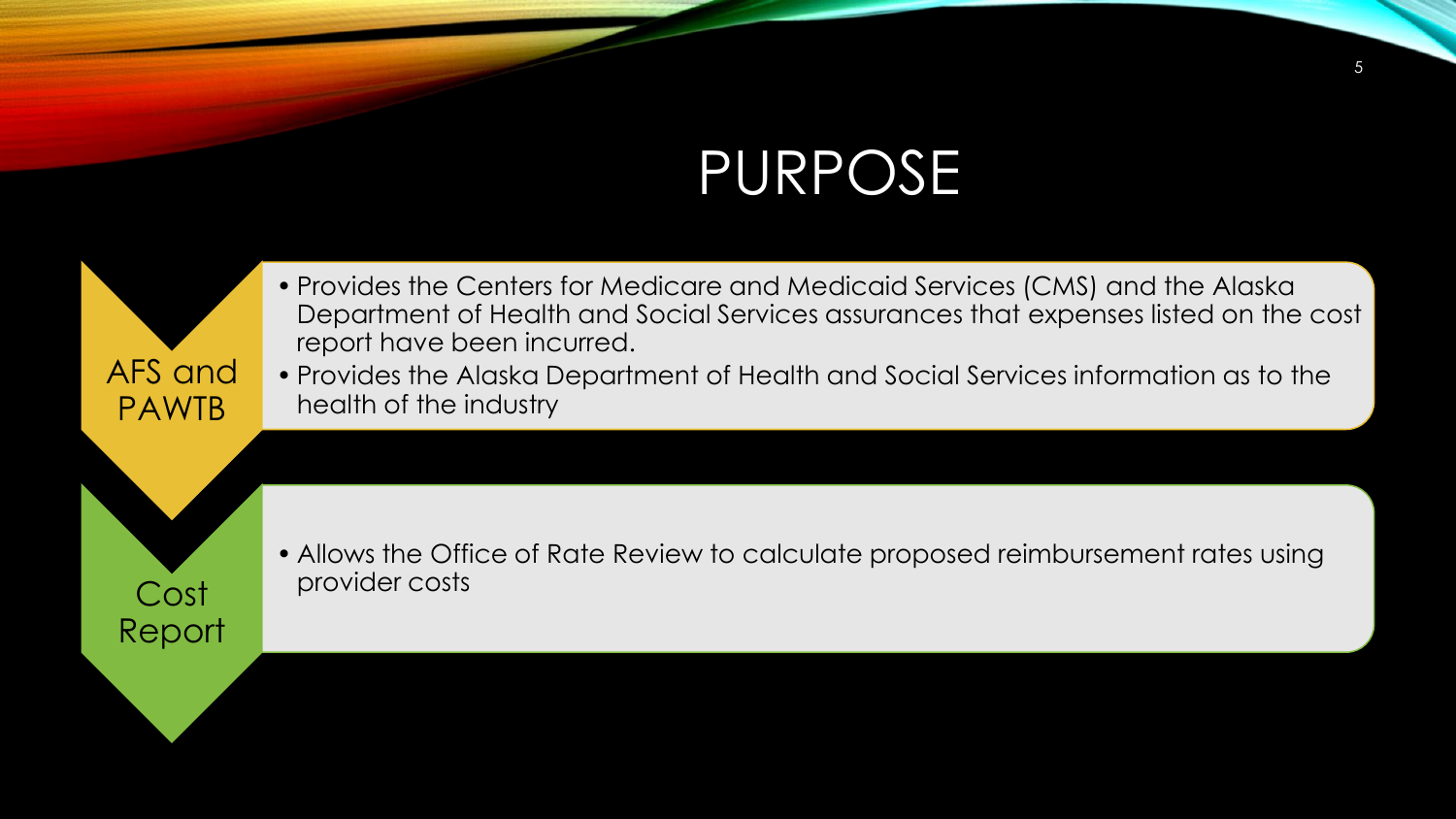# PROCESS

August 1, 2018 Target List Published

Target Providers submit their annual reports 8 months after their FYE

A review of each annual report is performed and adjustments are made in accordance with state and federal regulations and the information for all reporting providers is aggregated

New regulations are put out for public comment with a newly proposed fee schedule utilizing the cost information from the providers

If the regulations are adopted, the new fee schedule will take effect

6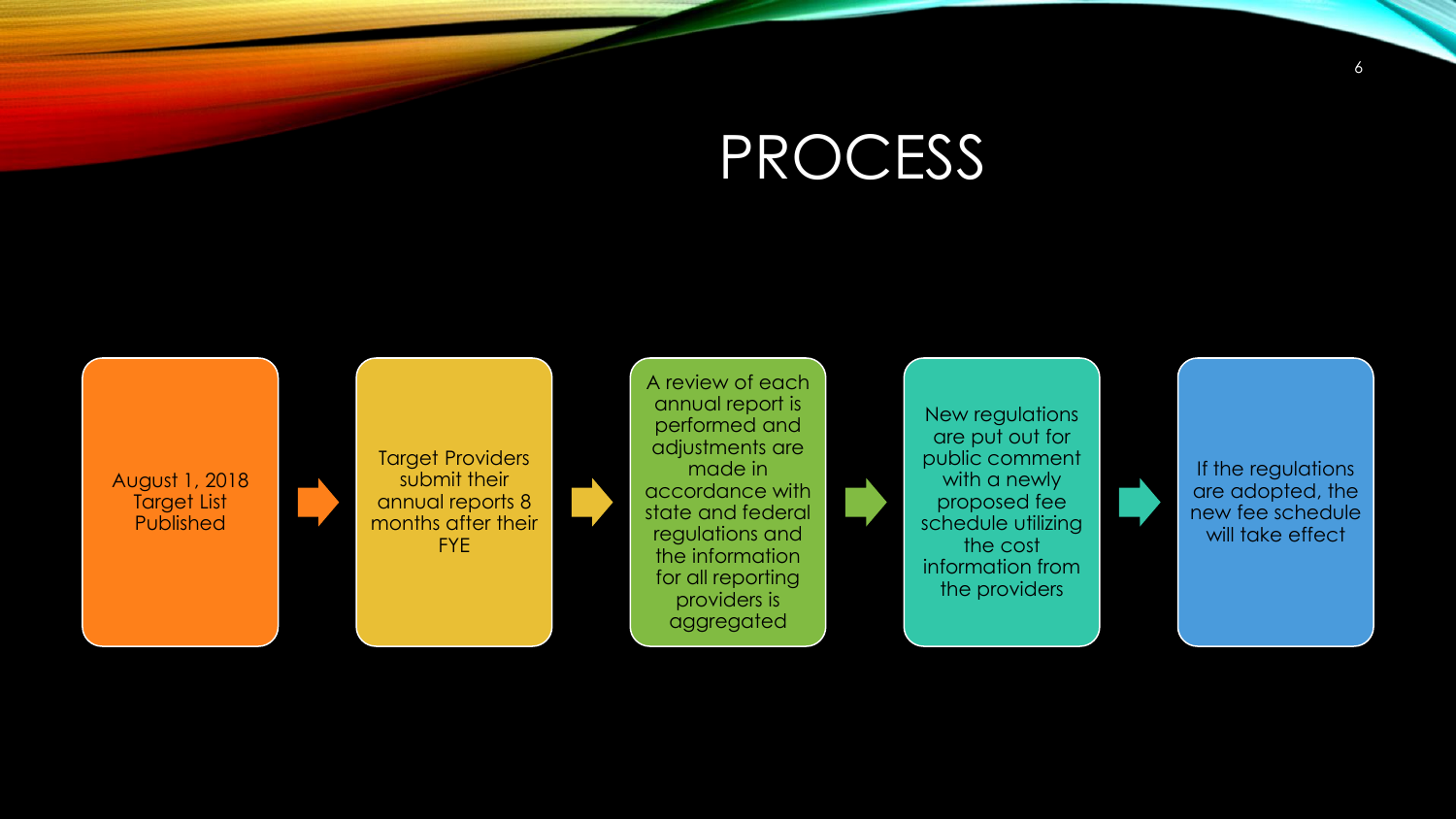#### HCBW AND PCA RATE SETTING **WEBSITE**

#### • <http://dhss.alaska.gov/dsds/Pages/info/costsurvey.aspx>

#### **Home and Community Based Waiver and Personal Care Services Payment Rates and Cost Survey Information**

The page contains information of interest for providers of Home and Community Based Waiver and Personal Care services. Regulations found at 7 AAC 145.520 through 7 AAC 145.537 provide specific requirements for the determination of payment rates and provider responsibilities for accounting and cost reporting. It is essential that providers become familiar with these regulations in order to understand what payment rates apply to the individual provider as well as their reporting requirements.

If providers have specific questions regarding payment rates or annual reporting requirements they may contact:

Primary - Katherine McDonald at 334-2644 or katherine.mcdonald@alaska.gov Secondary - Kathy Parker at 269-3007 or kathy.parker@alaska.gov

#### **Cost Reports**

The Department will publish the annual list of target providers on August 1st of each year on this website and through the SDS E-Alert System. Only the target providers will be required to submit the annual reports specified in 7 AAC 145.531 and will be required to submit the information 8 months after their fiscal year end. A frequently asked questions (FAQ) document regarding the target provider list and annual reporting requirements can be found HERE and the Personal Care Attendant and Waiver Rate-Setting Methodology can be found HERE

#### **List of Target Providers**

On August 1 of each year, the target provider list and the documentation that will be required to be submitted will be published HERE: August 1, 2018 Target Provider List.

The updated cost survey and instructions can be accessed below

#### > Updated Cost Survey Instructions (pdf)

> Updated Cost Survey (excel version)

- > The attached Excel version of the Cost Survey must be used for reporting. Data entry areas are shaded in green and are open for reporting.
- > Conduent Waiver Provider Inquiries Contact: Tara Fowler at (907) 644-6871 or by email Tara.Fowler@Conduent.com.

#### **Senior and Disabilities Services** Home

**Our Mission Contact Us Centralized Reporting Units** 

Adult Protective Services (APS) CAT Review Unit Central Intake **Farly Intervention/Infant** Learning Program **Grant Services Intake and Assessment Unit Intellectual & Developmental** Disabilities (IDD) Unit Operations, Training, Transportation & Hearings Policy & Program Development **Provider Certification &** Compliance

Quality Assurance (QA) **Research & Analysis** 

#### **Programs and Offices**

Aging and Disability Resource Centers

Centers for Independent Living **Community First Choice General Relief Program** Home and Community-Based **Waiver Programs** Long Term Care and PASRR Resources Medicare Information Office **Nursing Facility Transition** 

NOTE: This is a snapshot of the website as of Sept. 2018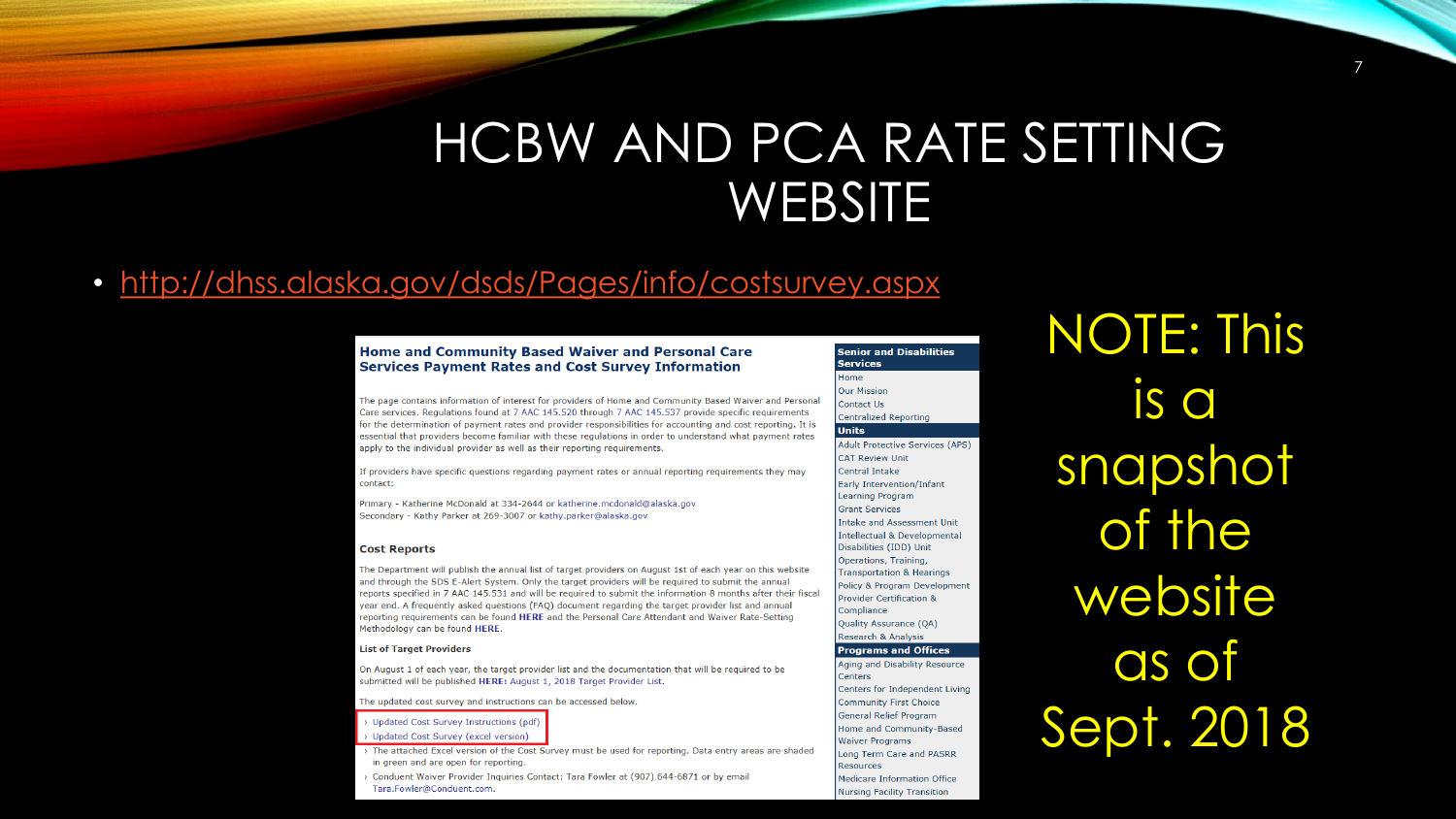# CERTIFICATION PAGE

- Provider Business Name and Provider Name may be the same
- Administrative Information helps identify the provider as well as communicate with the provider to discuss cost reporting issue
- Report Period End
	- 6/30/18
	- 8/31/18
	- 9/30/18
	- 12/31/18

|                             | <b>Alaska Department of Health and Social Services</b> |                                       |                    |  |
|-----------------------------|--------------------------------------------------------|---------------------------------------|--------------------|--|
| <b>Cost Survey</b>          |                                                        | Form Date-February 8, 2017            |                    |  |
| <b>CERTIFICATION</b>        |                                                        |                                       |                    |  |
|                             |                                                        |                                       |                    |  |
| Provider Business Name:     |                                                        | Your Agency's Name                    |                    |  |
| Provider Name:              |                                                        | Your Name                             |                    |  |
|                             |                                                        |                                       |                    |  |
| Administrative Information: |                                                        |                                       |                    |  |
| Address                     |                                                        | Your Agency's Address                 |                    |  |
|                             | City, State, Zip                                       | Your Agency's City, State, Zip Code   |                    |  |
| Phone                       |                                                        | Your Agency's Phone #                 |                    |  |
| Email                       |                                                        | Your Agency's Email Address           |                    |  |
| Website                     |                                                        | Your Agency's Website                 |                    |  |
|                             | Tax ID (EIN)                                           | Your Agency's Taxpayer EIN            |                    |  |
| Provider ID                 |                                                        | Your Agency's Medicaid Provider ID(s) |                    |  |
|                             |                                                        |                                       |                    |  |
| Report Period Ending:       |                                                        |                                       | (month, day, year) |  |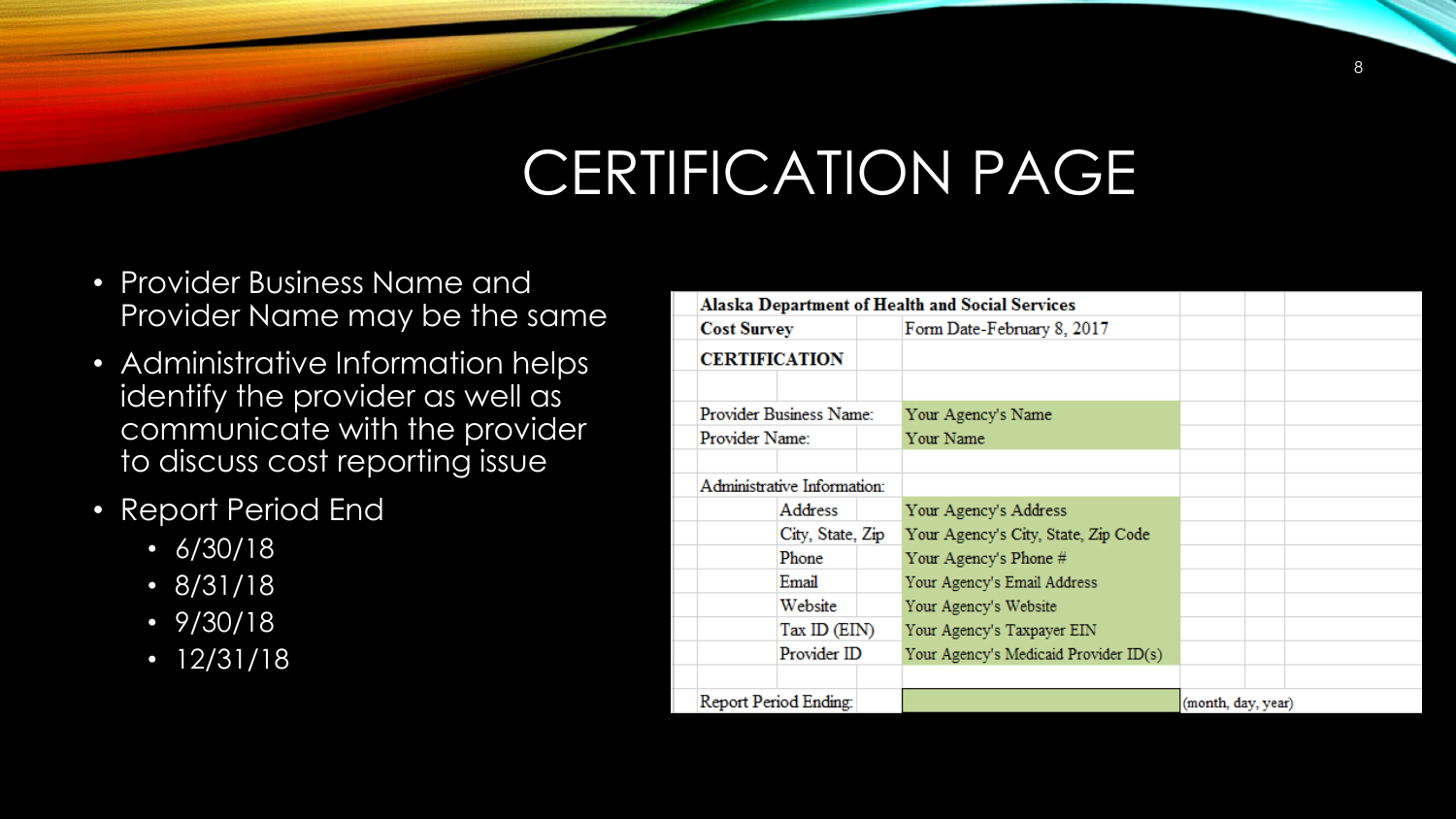#### COMMON ERRORS RELATED TO CERTIFICATION PAGE

• Certification page not signed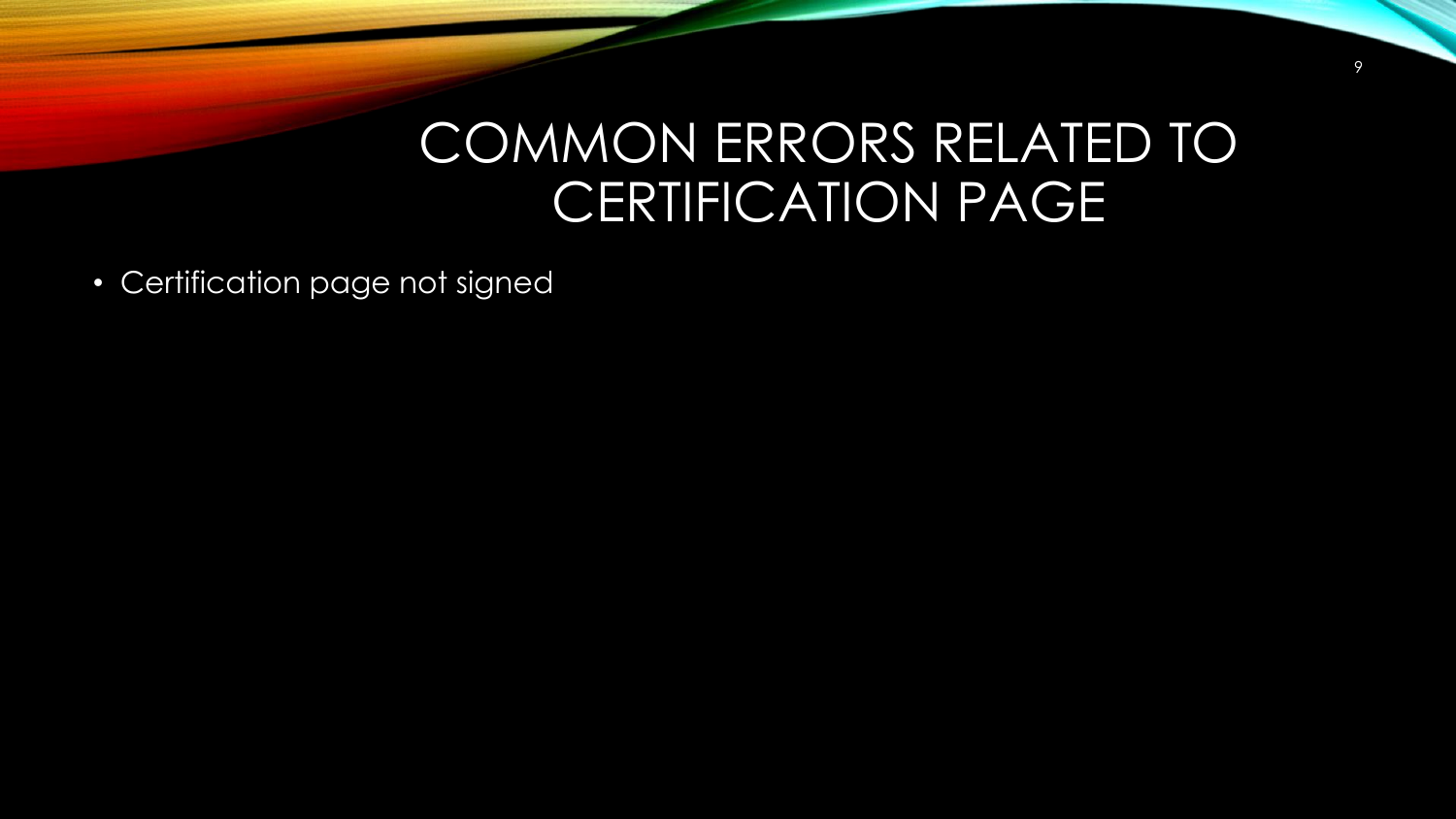- General Service Costs (CR Lines 1-10)
- Non-covered (CR Lines 11-20)
- Waiver Services Direct Care Costs (CR Lines 21-88)
- Personal Care Assistant Direct Care Costs (CR Line 89-92)
- Care Coordination Direct Care Costs (CR Lines 93-96)
- Residential Supported Living Direct Care Costs (CR Lines 97-108)
- Other
	- Other- Healthcare (Behavioral health, etc) (CR Lines 109-112)
	- Other- Non Healthcare (gift shop, etc) (CR Lines 113-116)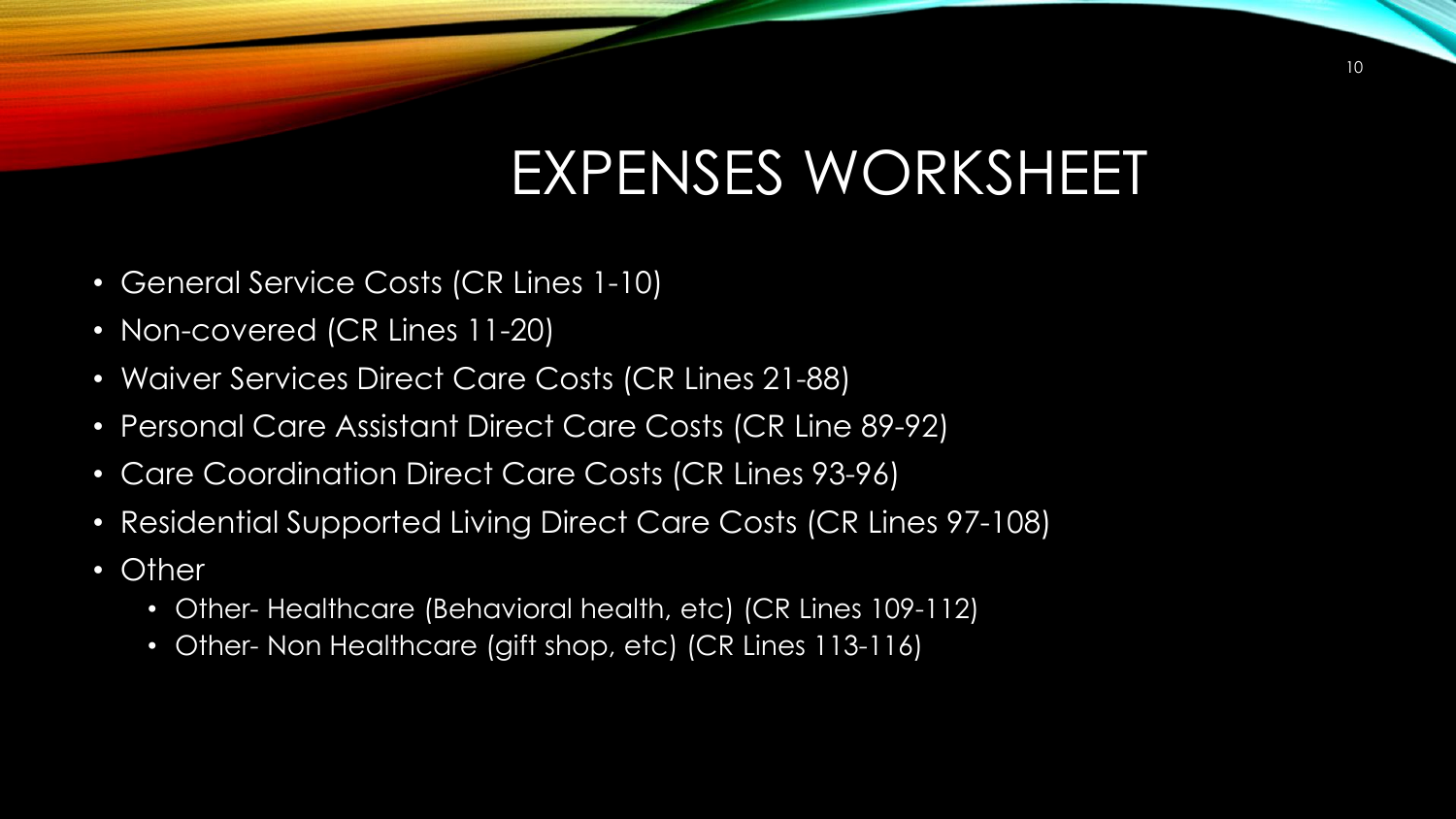- General Service Costs (CR Lines 1-10)
	- Costs that benefit the organization as a whole
	- Allocated to all cost centers
		- Non-covered
		- Waiver Direct
		- Other
	- Allocated based of % of costs minus building/maintenance costs
- Advertising
	- Allowable = visiting hour information, recruiting, telephone directory, etc.

| Line | <b>General Service Costs</b>                      | Amount |
|------|---------------------------------------------------|--------|
|      | 1 Personnel costs - salary/wages                  | 0.00   |
|      | 2 Personnel costs - Fringe benefits               | 0.00   |
|      | 3 Advertising (Allowable only)                    | 0.00   |
|      | 4 All Other                                       | 0.00   |
|      | 5 Building and Maintenance - Salary/wages         | 0.00   |
|      | 6 Building and Maintenance - fringe benefits      | 0.00   |
|      | 7 Building and Maintenance - All Other            | 0.00   |
|      | Building/s and Maintenance (single report option) |        |
|      | 8 Staff - Salary/wages                            | 0.00   |
|      | 9 Staff - Fringe benefits                         | 0.00   |
|      | 10 All Other                                      | 0.00   |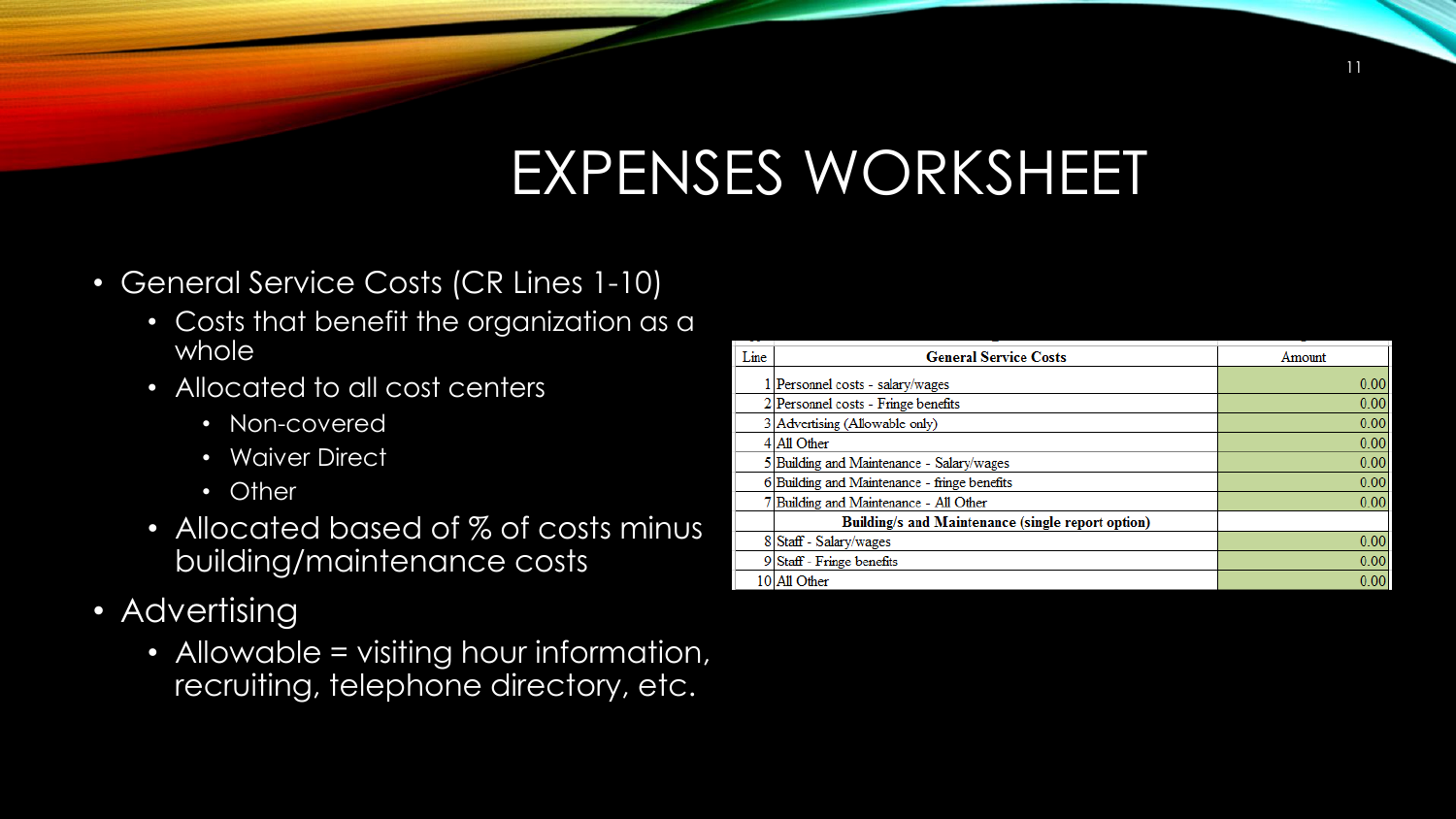- Building and Maintenance
	- Single Report Option (CR Lines 8-10)
	- Separately report by cost center
		- A&G building (CR Lines 5-7)
		- For each cost center, use the applicable "building/maintenance" CR Line

| Line | <b>General Service Costs</b>                             | Amount |
|------|----------------------------------------------------------|--------|
|      | 1 Personnel costs - salary/wages                         | 0.00   |
|      | 2 Personnel costs - Fringe benefits                      | 0.00   |
|      | 3 Advertising (Allowable only)                           | 0.00   |
|      | 4 All Other                                              | 0.00   |
|      | 5 Building and Maintenance - Salary/wages                | 0.00   |
|      | 6 Building and Maintenance - fringe benefits             | 0.00   |
|      | 7 Building and Maintenance - All Other                   | 0.00   |
|      | <b>Building/s and Maintenance (single report option)</b> |        |
|      | 8 Staff - Salary/wages                                   | 0.00   |
|      | 9 Staff - Fringe benefits                                | 0.00   |
|      | 10 All Other                                             | 0.00   |

| <b>Waiver Service Direct Care Costs</b> |          |
|-----------------------------------------|----------|
| Adult Day Care (S5100, S5101)           |          |
| 21 Wages                                | 0.00     |
| 22 Fringe Benefits                      | 0.00     |
| 23 Program Support                      | 0.00     |
| 24 Building/Maintenance                 | $0.00\,$ |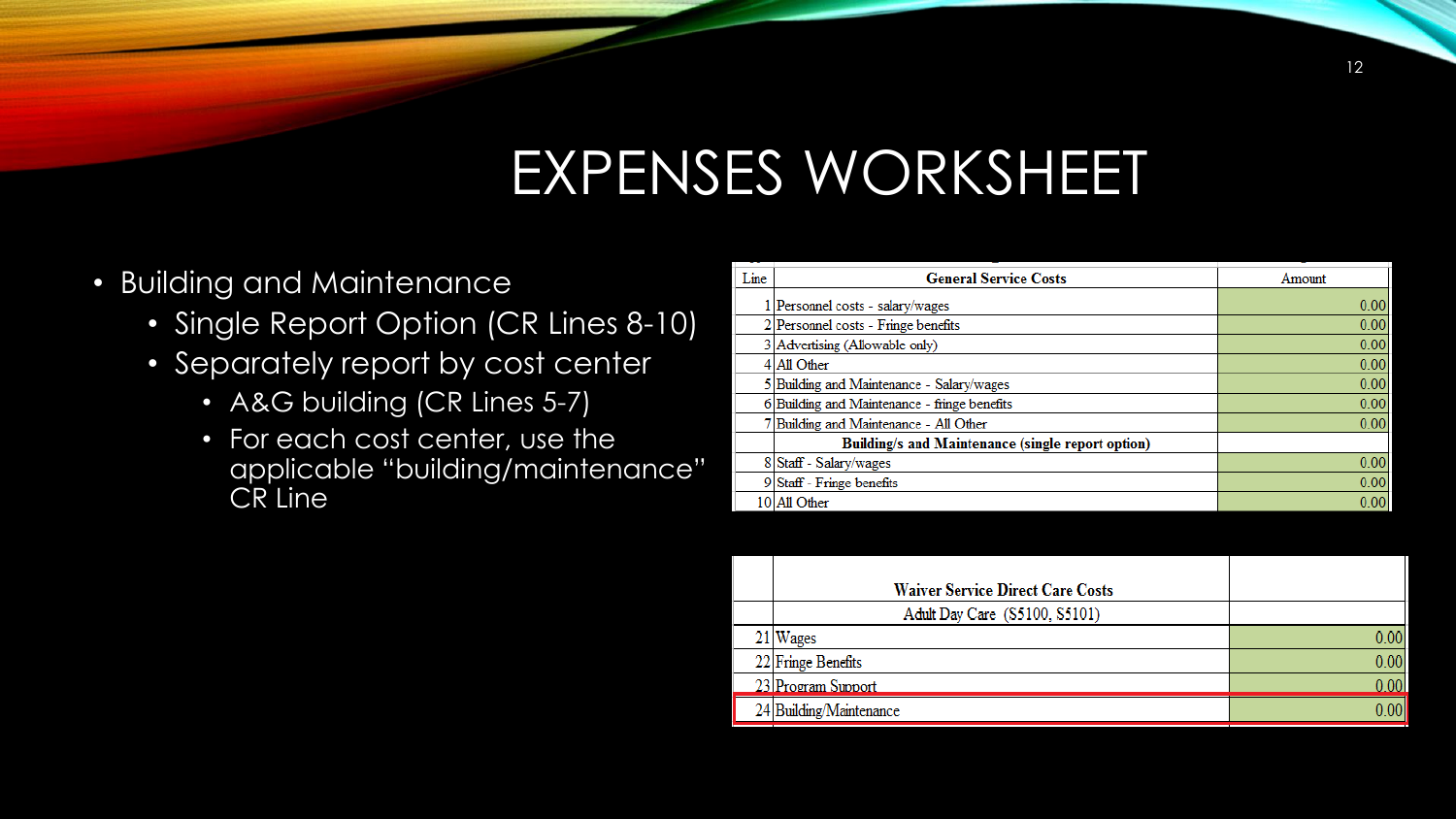- Non-covered (CR Lines 11-20)
	- Not related to patient care
	- CMS Publication 15-1
	- Donations/Contributions
		- Gifts and in-kind services/items
	- Grant Costs
		- Reported here in unallowable since grant expenses, units of service, and revenue are not utilizes in calculating proposed rates
	- Marketing/Advertising
		- Fundraising, issuance of provider's own stock, seeking to increase patient utilization of provider's facilities
	- Legal Fees
		- Related to alleged civil fraud od indictment for a criminal act by the provider or its owners, employees, directors, etc.

| Non-covered                                               |      |
|-----------------------------------------------------------|------|
| 11 Bad Debt/fines/penalties                               | 0.00 |
| 12 Lobbying                                               | 0.00 |
| 13 Fund raising                                           | 0.00 |
| 14 Donations or contributions                             | 0.00 |
| 15 Entertainment                                          | 0.00 |
| 16 Contingency funds                                      | 0.00 |
| 17 Grant Costs - all                                      | 0.00 |
| 18 Marketing/public relations/advertising - non-allowable | 0.00 |
| 19 Legal fees/costs - non allowable                       | 0.00 |
| 20 All Other                                              | 0.00 |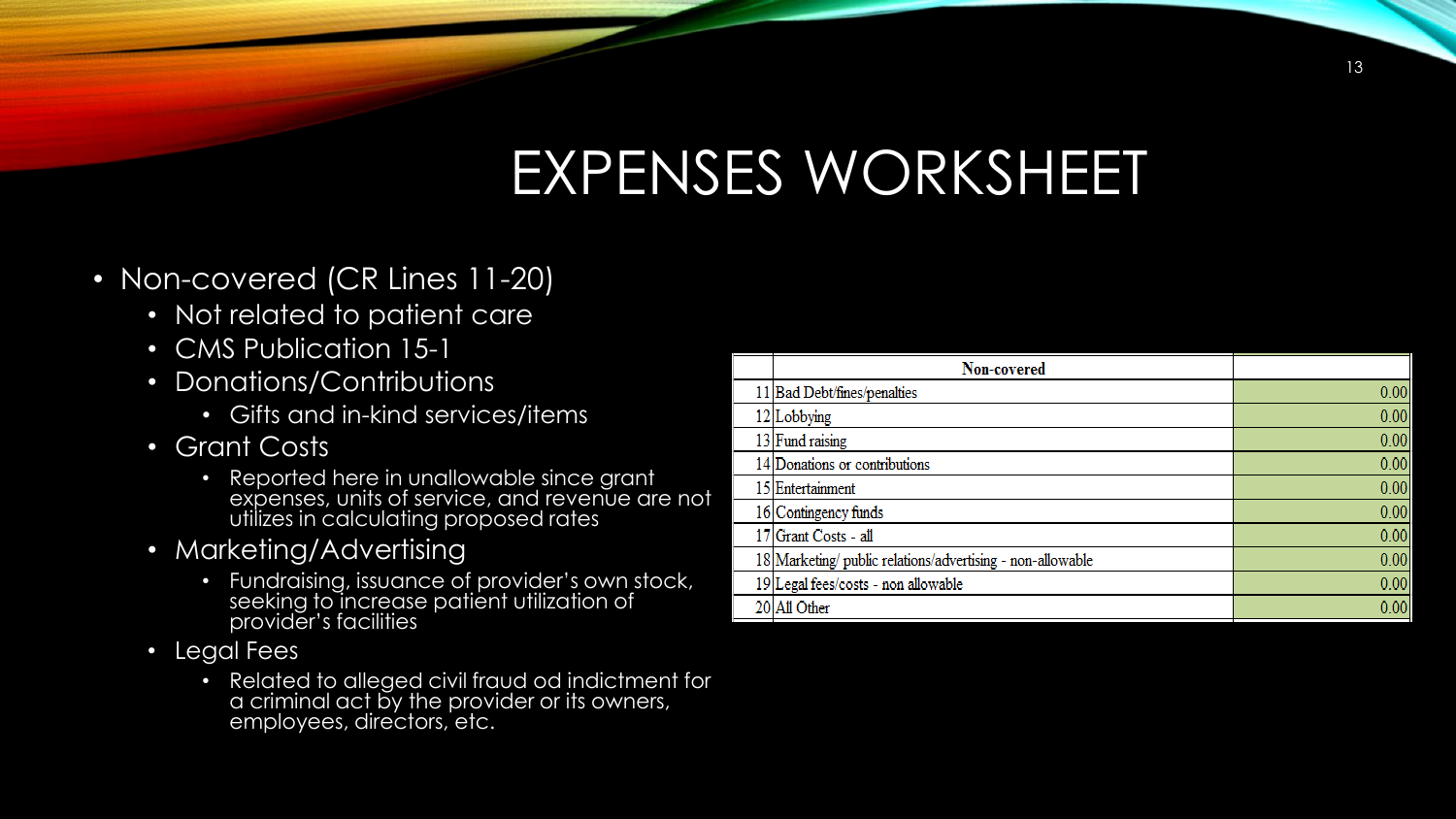#### • Breakdown of expenses within Direct Service

- Wages
- Fringe Benefits
	- Including but not limited to: Social Security, Medicare withholdings, unemployment insurance, worker's compensation, life insurance, pensions, vacation, holidays, sick leave, health insurance, living space provided as part of the compensation package
- Program Support
	- Definition: Expenses that are neither direct care nor administrative. They activities are essential to the direct service occurring and are program specific.
	- Examples: Salary and benefits for non-direct care supervisors, training for direct care workers, vehicle costs, background checks, program supplies, furnishings for non-residential program space
- Building/Maintenance
	- Examples: rent, mortgage interest, property insurance, depreciation, utilities, and repairs

| Wages                  | 00 <sub>1</sub> |
|------------------------|-----------------|
| <b>Fringe Benefits</b> | 00 <sub>1</sub> |
| Program Support        | 00              |
| Building/Maintenance   | 00              |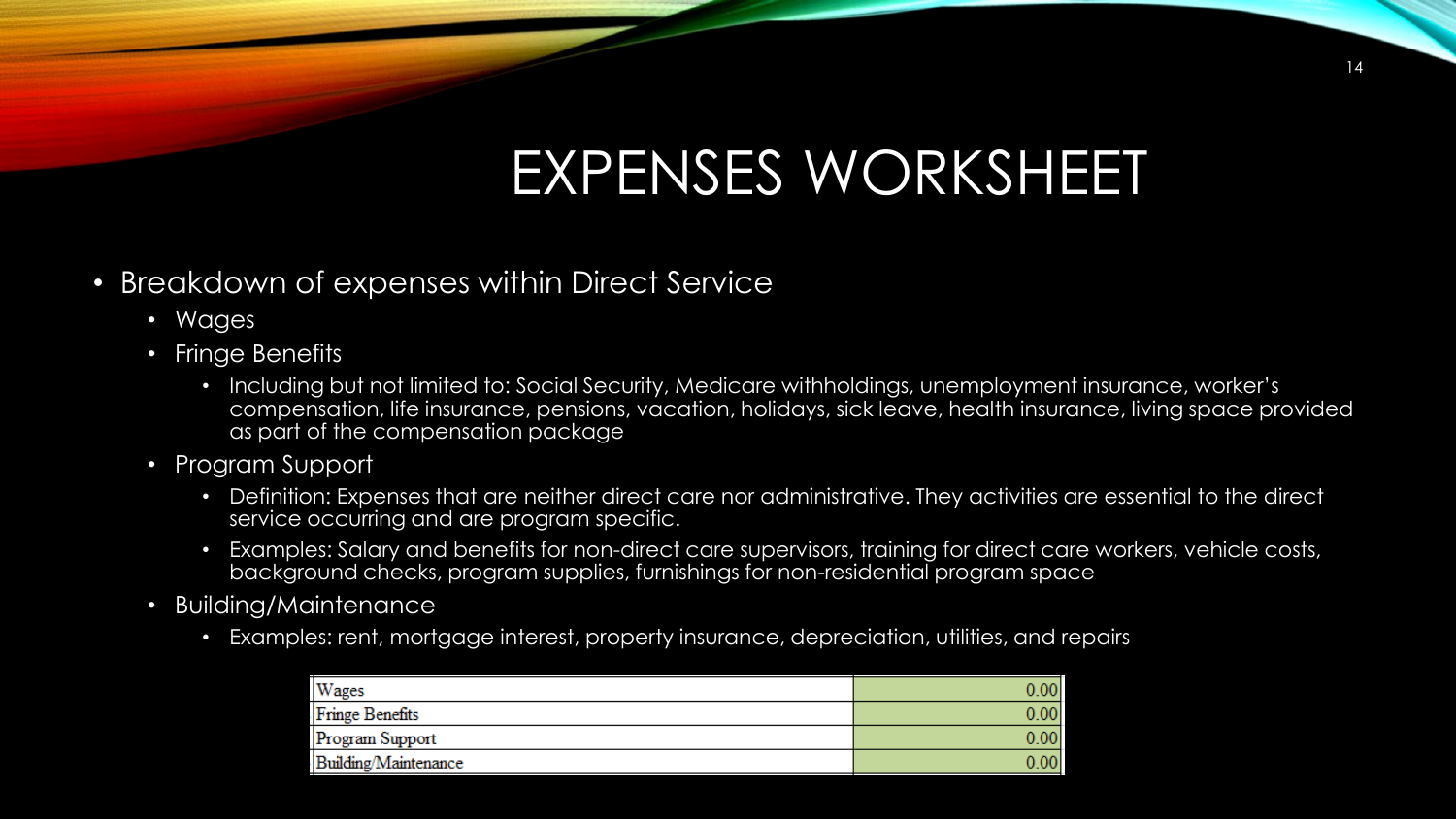## EXPENSES WORKSHEET – DIRECT CARE

#### • Waiver Direct Care Cost Centers

- Adult Day Care
- Chore
- Day Habilitation
- Family Home Habilitation Adult
- Family Home Habilitation Child
- Group Home Habilitation
- In-home Habilitation
- Intensive Active Treatment
- Meals Congregate
- Meals Home Delivered
- Nurse Care/Case Management
- Nurse Case/Case Management > 200 miles
- Pre-Employment
- Respite
- Supported Employment
- Supported Living Habilitation
- Transportation
- Personal Care Assistant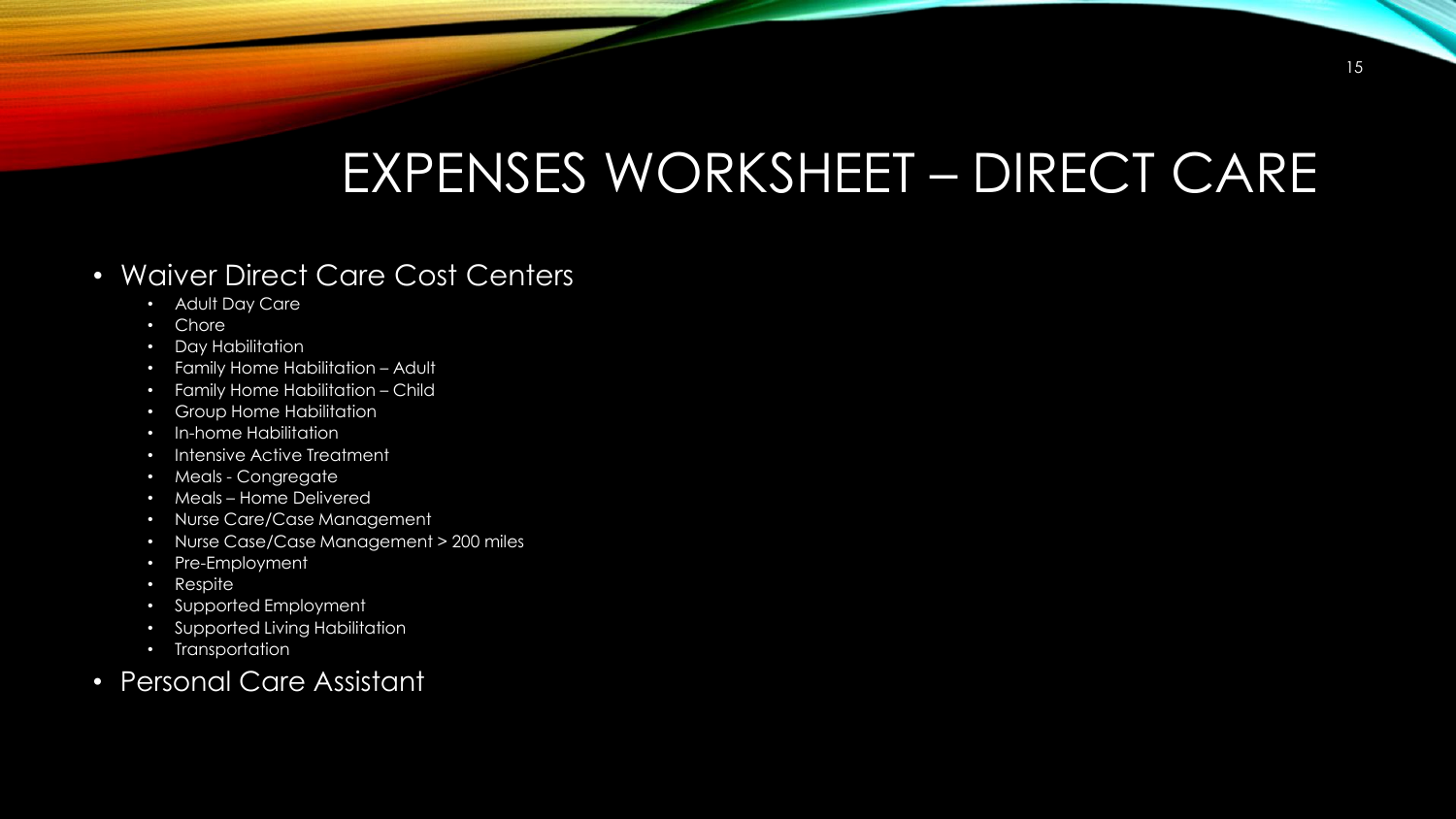# EXPENSES WORKSHEET - OTHER

- Cost Centers not used in HCBW/PCA target methodology rate setting
	- Care Coordination
	- Residential Supported Living
	- Other Healthcare
	- Other Non-Healthcare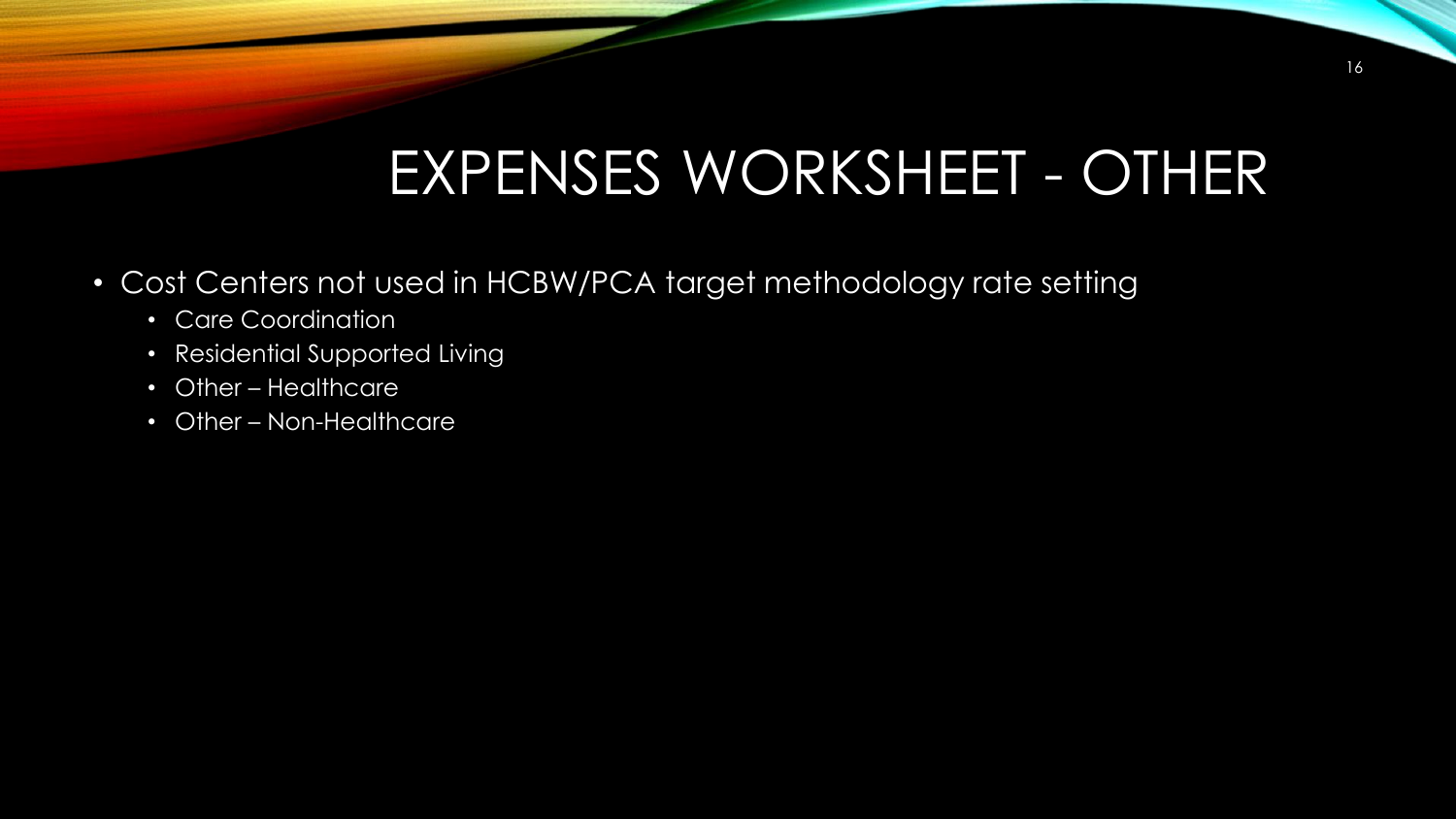- Total expenses on the Expense worksheet do not tie to the Audited Financial **Statements**
- Total expenses on the Audited Financial Statements do not tie to the post-audit working trial balance
- As identified by the Audited Financial Statements, providers do not report all grant expenses on the applicable grant costs line.
- Providers asking if they should report only expenses for Medicaid recipients on the cost report (no) instead of expenses for all recipients regardless of payer (yes)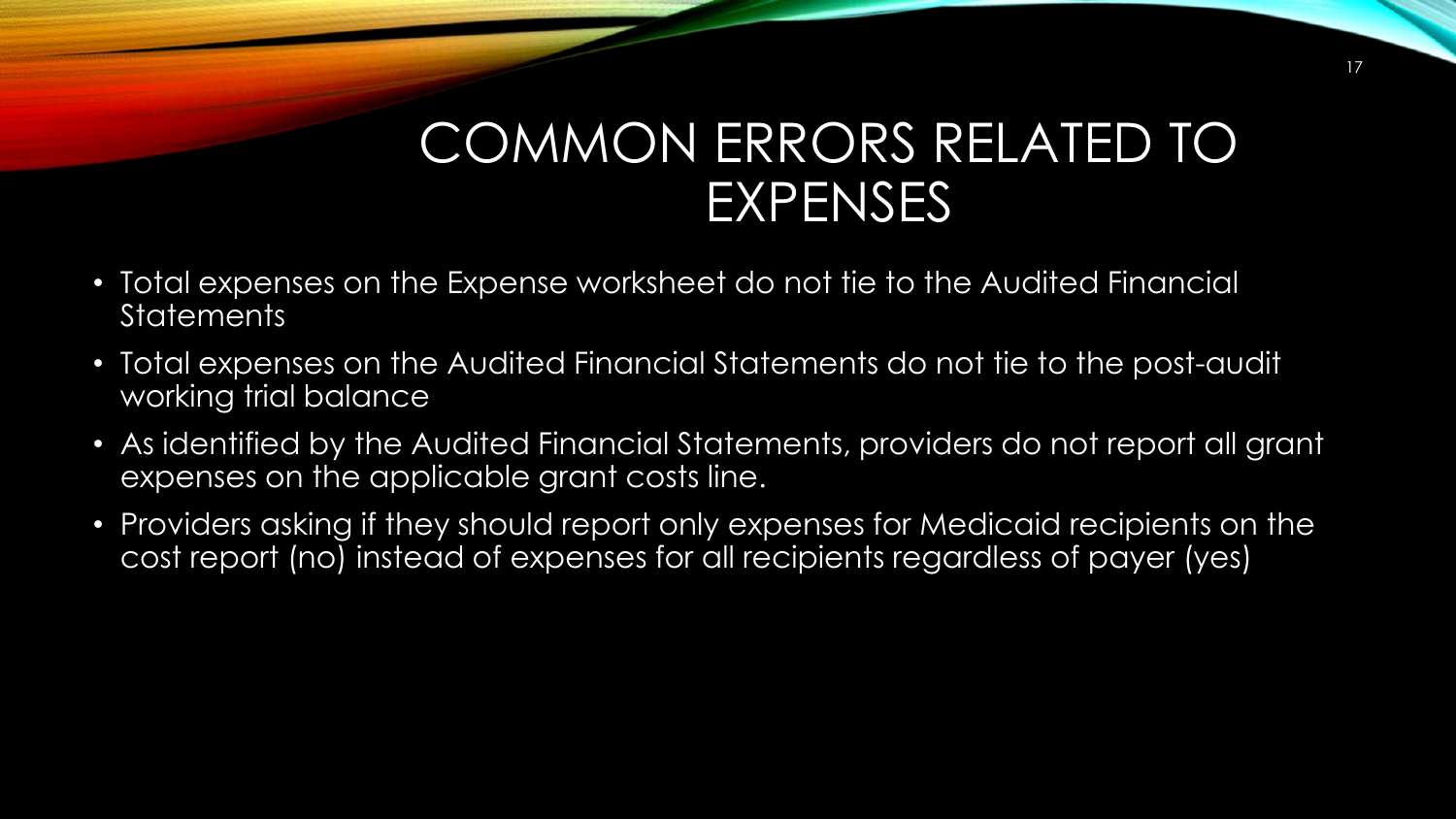## COMMON ERRORS RELATED TO EXPENSES (CONTINUED)

• Expenses are reported on the expense worksheet for a service (i.e. chore services), but no revenue or units of service are reported for that same service on the RevenueStats tab

#### Expense Worksheet

| Chore $(S5120)$         |           |
|-------------------------|-----------|
| 25 Wages                | 50,000.00 |
| 26 Fringe Benefits      | 20,000.00 |
| 27 Program Support      | 10,000.00 |
| 28 Building/Maintenance |           |

#### Revenue/Stats Worksheet

|                                                 |                                    | Waiver Medicaid | All other Revenue   | Total                    | Waiver Medicaid | All Other                | Total           |
|-------------------------------------------------|------------------------------------|-----------------|---------------------|--------------------------|-----------------|--------------------------|-----------------|
|                                                 |                                    |                 | Service similar to  |                          |                 |                          |                 |
|                                                 |                                    |                 | Procedure Code      |                          |                 |                          |                 |
|                                                 |                                    |                 | listed. Non Waiver  |                          |                 | Non Waiver               |                 |
|                                                 |                                    |                 | Medicaid.           |                          |                 | Medicaid,                |                 |
|                                                 |                                    | Paid By HCBS    | Private/Self Pay,   | Waiver + Other           |                 | Private/Self Pay,        | Waiver + Other  |
|                                                 |                                    | Procedure Code  | General Relief, VA, | Medicaid + Non-          |                 | General Relief,          | Medicaid + Non- |
|                                                 |                                    | Listed          | or Other.           | Medicaid                 |                 | VA, or Other             | Medicaid        |
| <b>Home and Community Based Waiver Services</b> |                                    |                 |                     |                          |                 |                          |                 |
|                                                 | Adult Day Care (15 minute - S5100) | 103,000.00      | 25,500.00           | 128,500.00               | 15,373.13       | 3,642.86                 | 19,015.99       |
|                                                 | Adult Day Care (Half day - S5101)  | 40,030.00       | $\sim$              | 40,030.00                | ۰               | ٠                        |                 |
|                                                 | Chore (15 minute - S5120)          |                 | ۰                   | $\overline{\phantom{a}}$ | ۰               | $\overline{\phantom{a}}$ |                 |
|                                                 |                                    |                 |                     |                          |                 |                          |                 |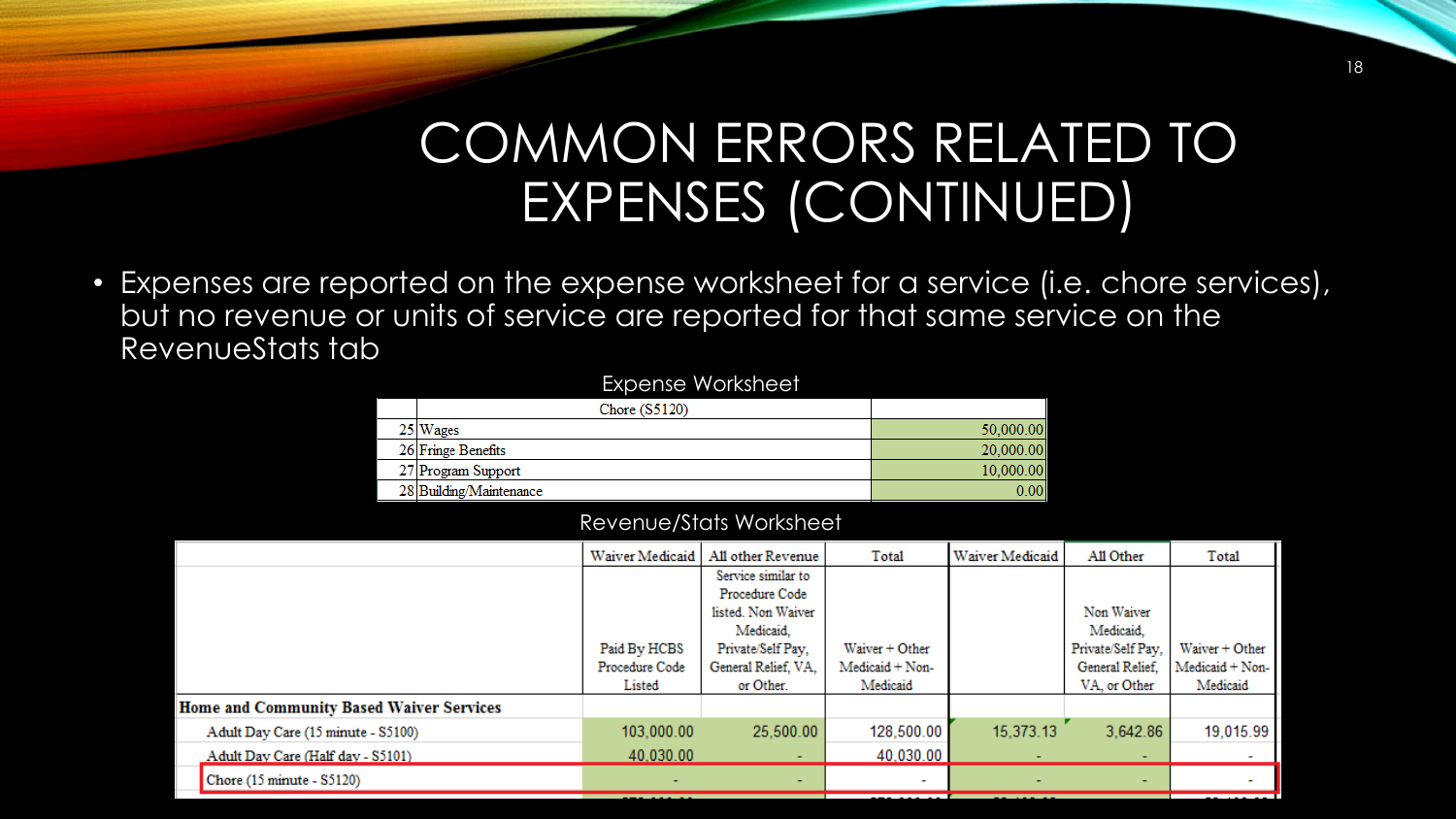- Providers choose two options of reporting buildings and maintenance cost instead of selecting one (single report or direct assignment) Direct Assignme
- Single Report option
	- Allocated to all cost centers
		- Non-covered
		- Waiver Direct
		- Other
	- Allocated based of % of costs minus building/maintenance costs

|      |                                                            | Expense   |
|------|------------------------------------------------------------|-----------|
| Line | <b>General Service Costs</b>                               | Amount    |
|      | 1 Personnel costs - salary/wages                           | 0.00      |
|      | 2 Personnel costs - Fringe benefits                        | 0.00      |
|      | 3 Advertising (Allowable only)                             | 0.00      |
|      | 4 All Other                                                | 0.00      |
|      | 5 Building and Maintenance - Salary/wages                  | 34,000.00 |
|      | 6 Building and Maintenance - fringe benefits               | 16,000.00 |
|      | 7 Building and Maintenance - All Other                     | 5,000.00  |
|      | <b>Building/s and Maintenance (single report option)</b>   |           |
|      | 8 Staff - Salary/wages                                     | 20,000.00 |
|      | 9 Staff - Fringe benefits                                  | 9,000.00  |
|      | 10 All Other                                               | 1,230.00  |
|      | Non-covered                                                |           |
|      | 11 Bad Debt/fines/penalties                                | 0.00      |
|      | 12 Lobbying                                                | 0.00      |
|      | 13 Fund raising                                            | 0.00      |
|      | 14 Donations or contributions                              | 0.00      |
|      | 15 Entertainment                                           | 0.00      |
|      | 16 Contingency funds                                       | 0.00      |
|      | 17 Grant Costs - all                                       | 0.00      |
|      | 18 Marketing/ public relations/advertising - non-allowable | 0.00      |
|      | 19 Legal fees/costs - non allowable                        | 0.00      |
|      | 20 All Other                                               | 0.00      |
|      |                                                            |           |
|      | <b>Waiver Service Direct Care Costs</b>                    |           |
|      | Adult Day Care (S5100, S5101)                              |           |
|      | 21 Wages                                                   | 54,600.00 |
|      | 22 Fringe Benefits                                         | 22,500.00 |
|      | 23 Program Support                                         | 570.00    |
|      | 24 Building/Maintenance                                    | 40,300.00 |

Single Repo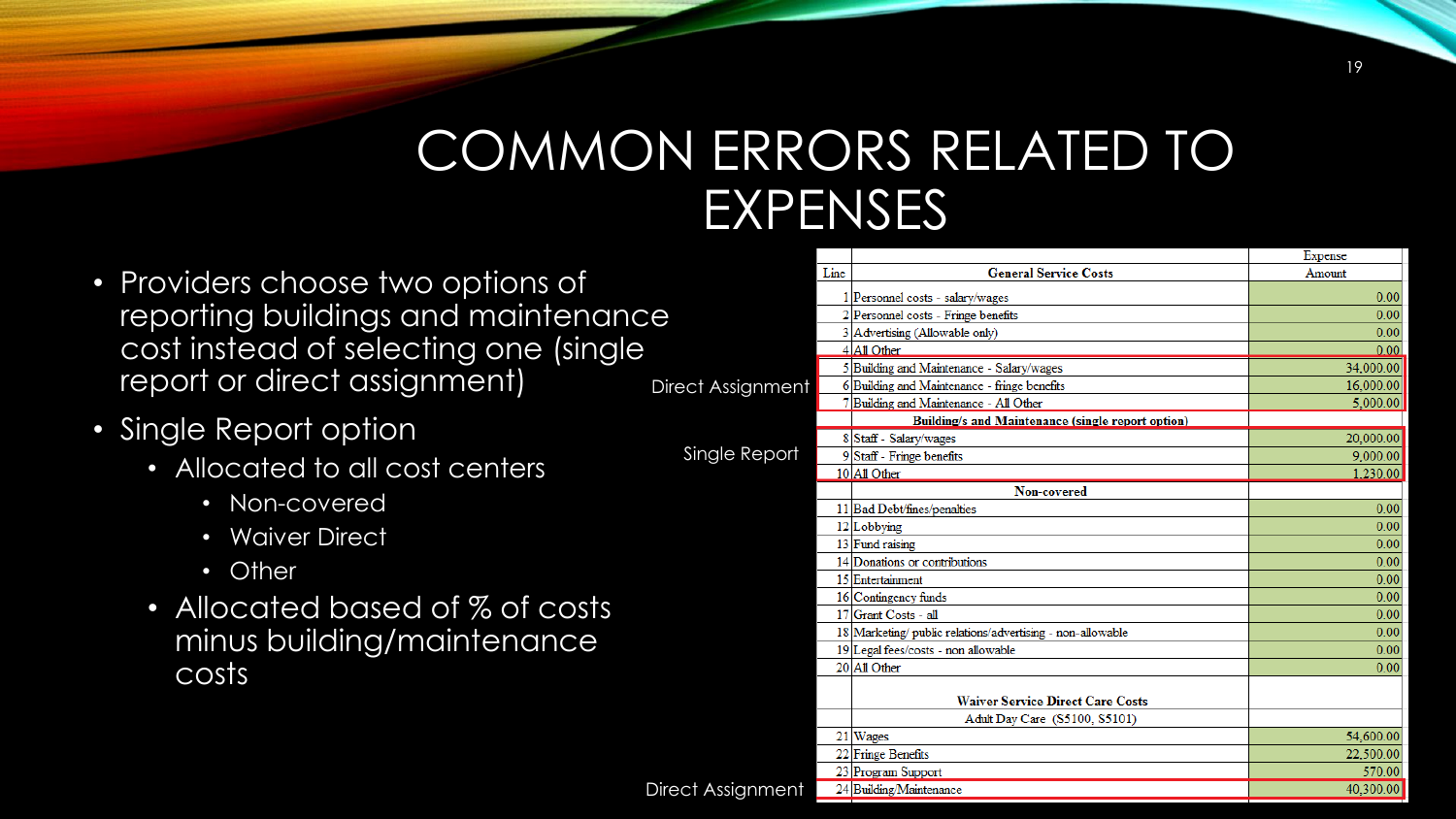• Providers report non-salary expenses for a service (i.e: group home services), but do not report salary expenses

| <b>Waiver Service Direct Care Costs</b> |           |
|-----------------------------------------|-----------|
| Adult Day Care (S5100, S5101)           |           |
| 21 Wages                                | 0.00      |
| 22 Fringe Benefits                      | 0.00      |
| 23 Program Support                      | 0.00      |
| 24 Building/Maintenance                 | 40,300.00 |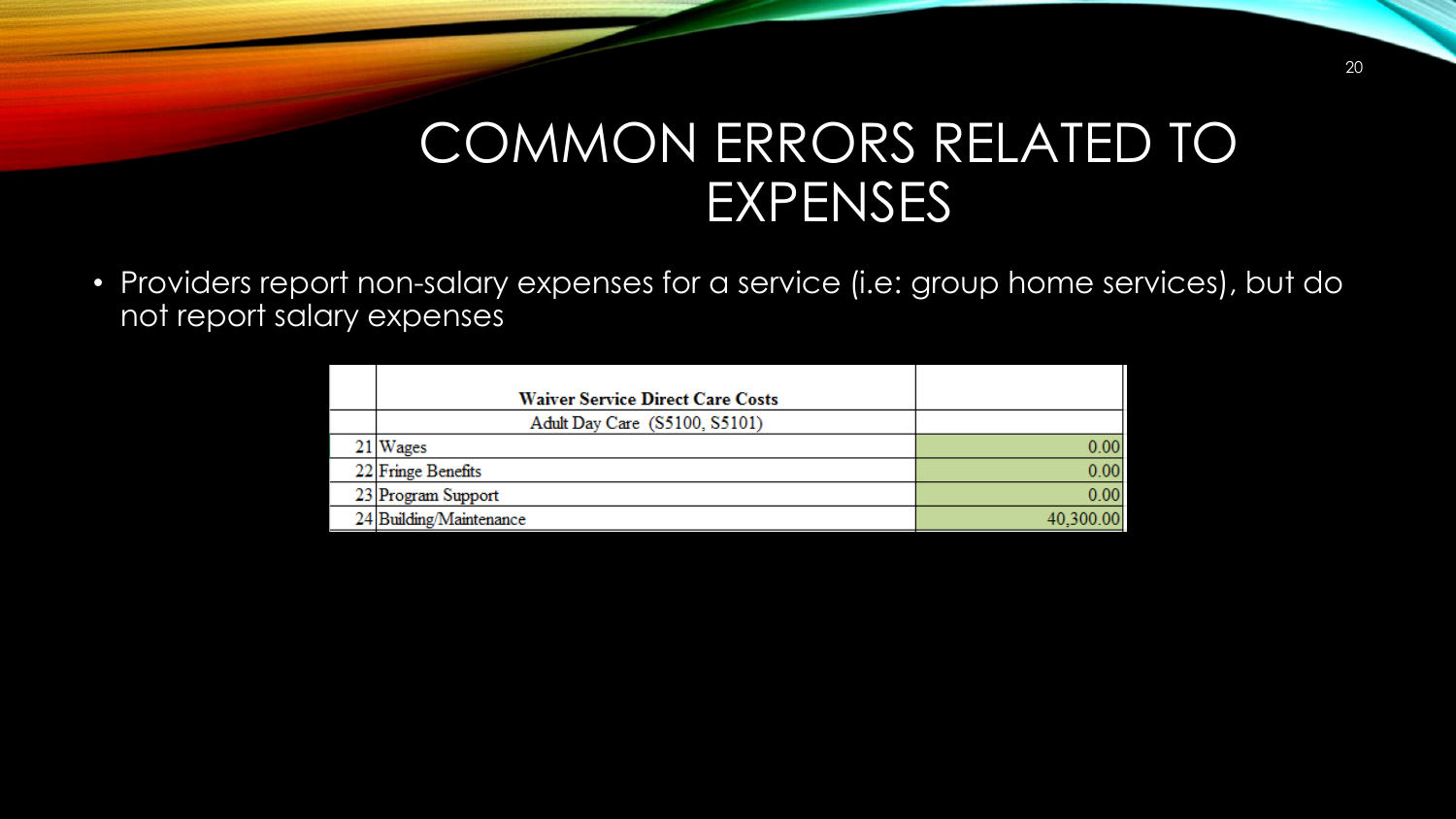- On the reconciliation of the PAWTB to the Expense Worksheet, providers do not describe and show documentation for how they allocated a single expense account into more than one service line.
	- The reconciliation is a new requirement in the current submission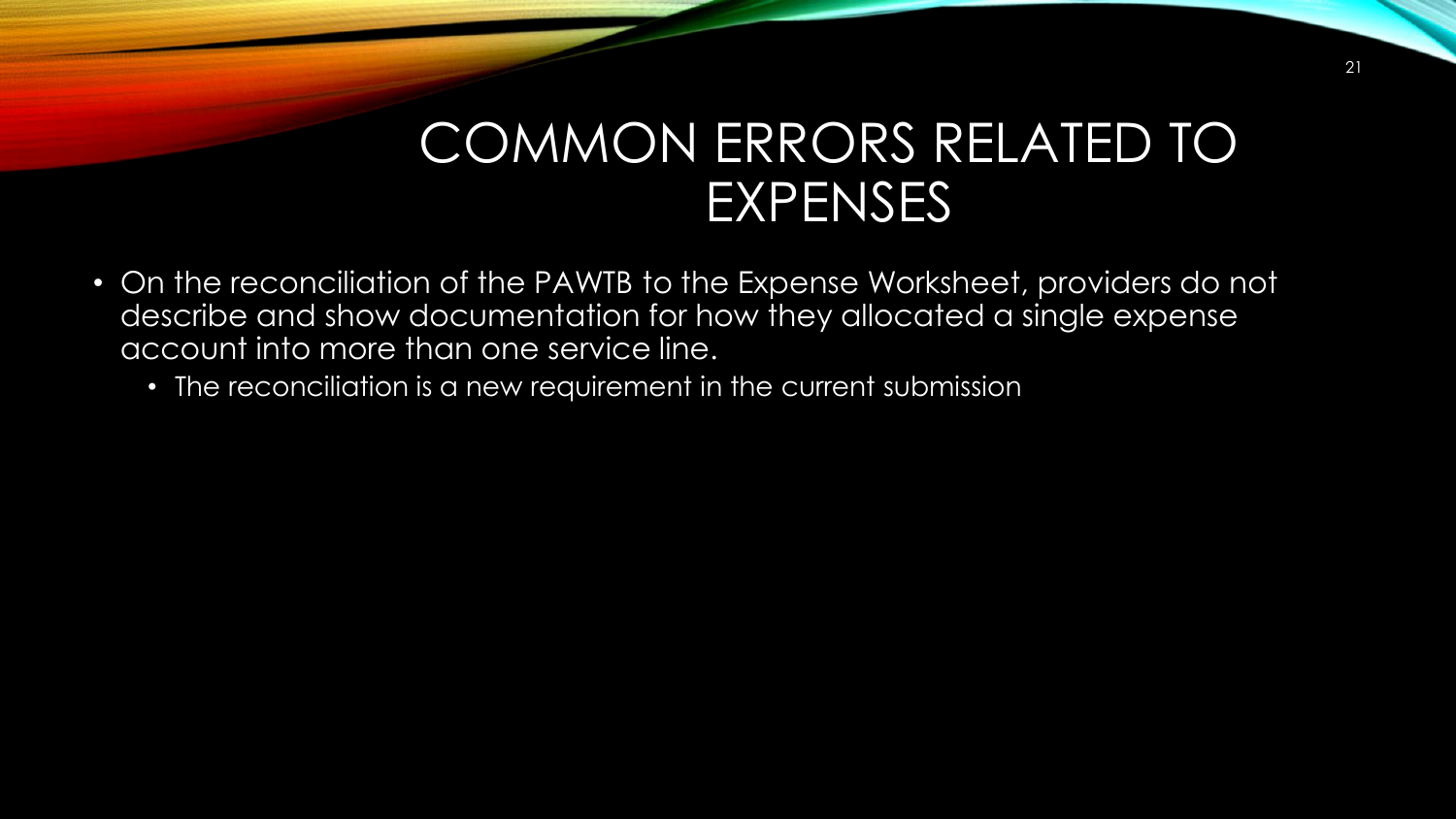### EXAMPLES OF INCOMPLETE RECONCILIATIONS

- Using a single wage account as an example
- WTB Account #4303: Wages \$1,200,000 Cost Report Lines 1, 21, 37, 45
	- Issue: Doesn't say how much expense was allocated to each cost report line
- WTB Account #4303: Wages \$1,200,000
	- CR Line 1 (admin) =  $$400,000$
	- CR Line 21 (adult day care) =  $$300,000$
	- CR Line 29 (day hab) =  $$350,000$
	- CR Line 45 (in home hab) = \$150,000
	- Issue: Doesn't say how cost report preparer determined how much to allocate to each cost report line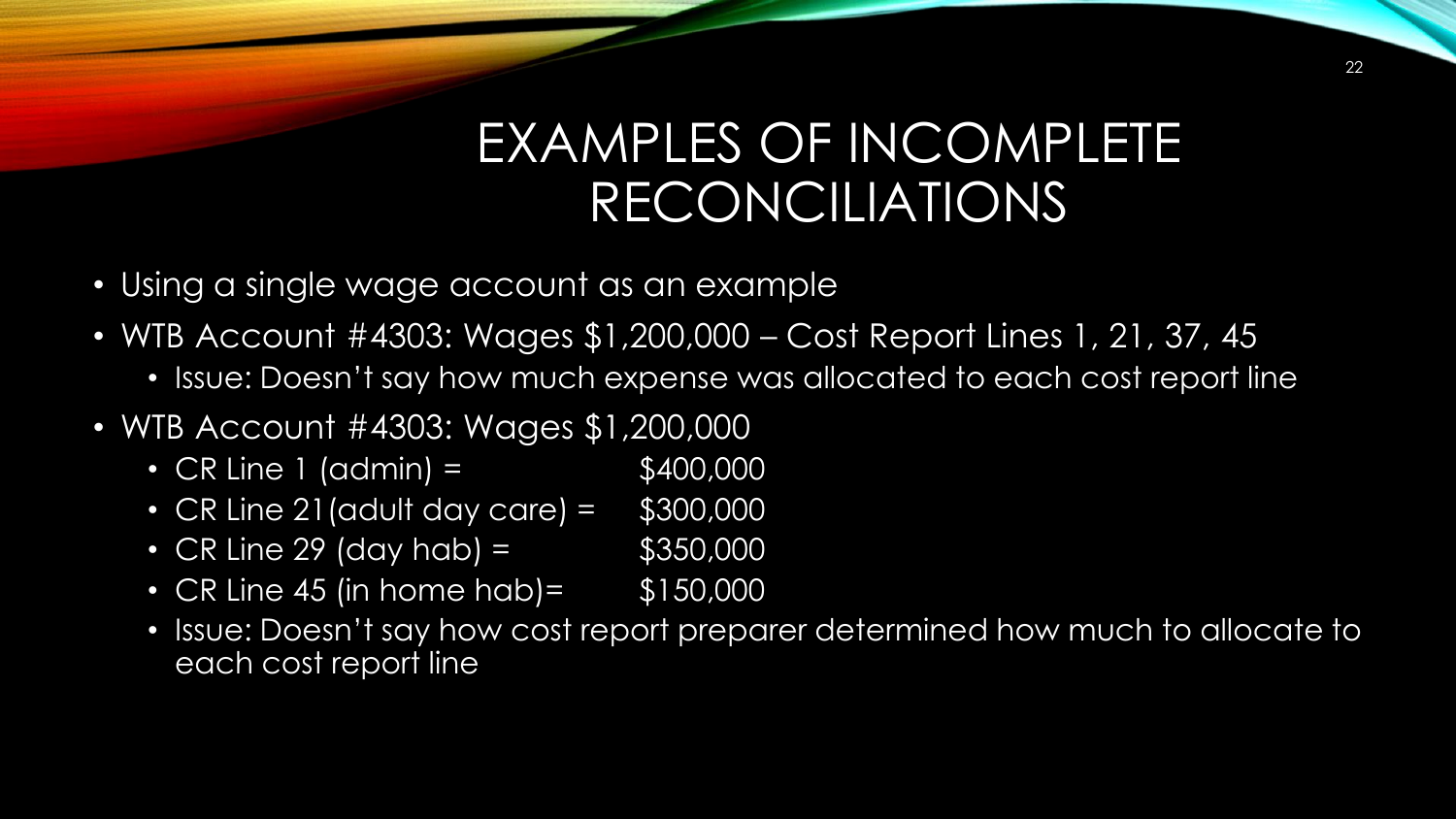## EXAMPLES OF COMPLETE RECONCILIATIONS

- WTB Account #4303: Wages \$1,200,000
	- Allocation Basis: # of Employees
	- Total Number of Employees = 300

|                                                | # of Employees | % of Employees | <u>Expense</u> |
|------------------------------------------------|----------------|----------------|----------------|
| • CR Line $1$ (admin) =                        | 100            | 33.3%          | \$400,000      |
| • CR Line $21$ (adult day care) = $75$         |                | 25.0%          | \$300,000      |
| • $CR$ Line 20 (day hab) =                     | 80             | 26.7%          | \$320,000      |
| • $CR$ Line 45 (in home hab) = $\overline{45}$ |                | 15%            | \$180,000      |
|                                                | 300            | 100%           | \$1,200,000    |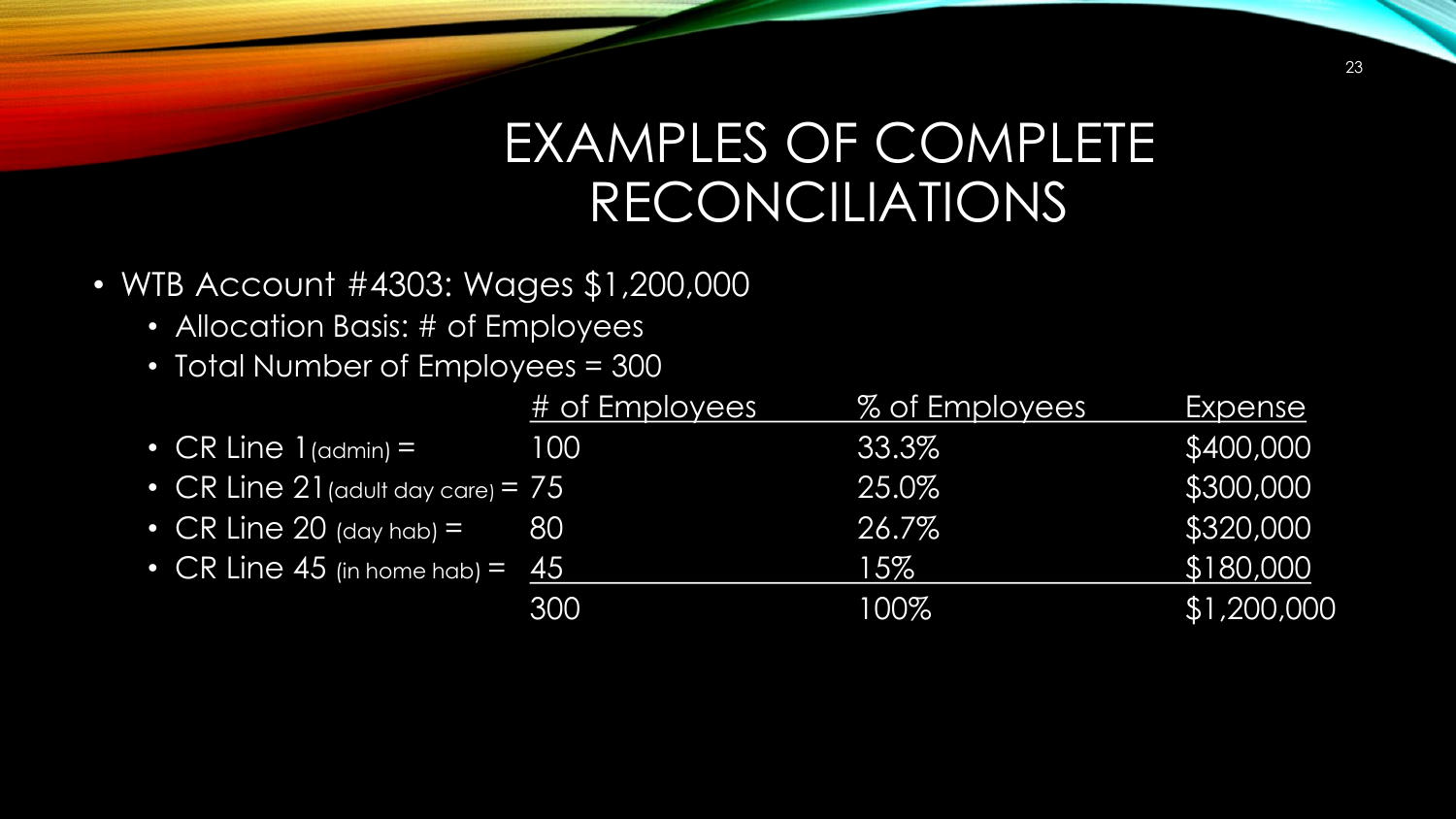# ALLOCATION BASIS OPTIONS

There can be more allocation basis than just these options.

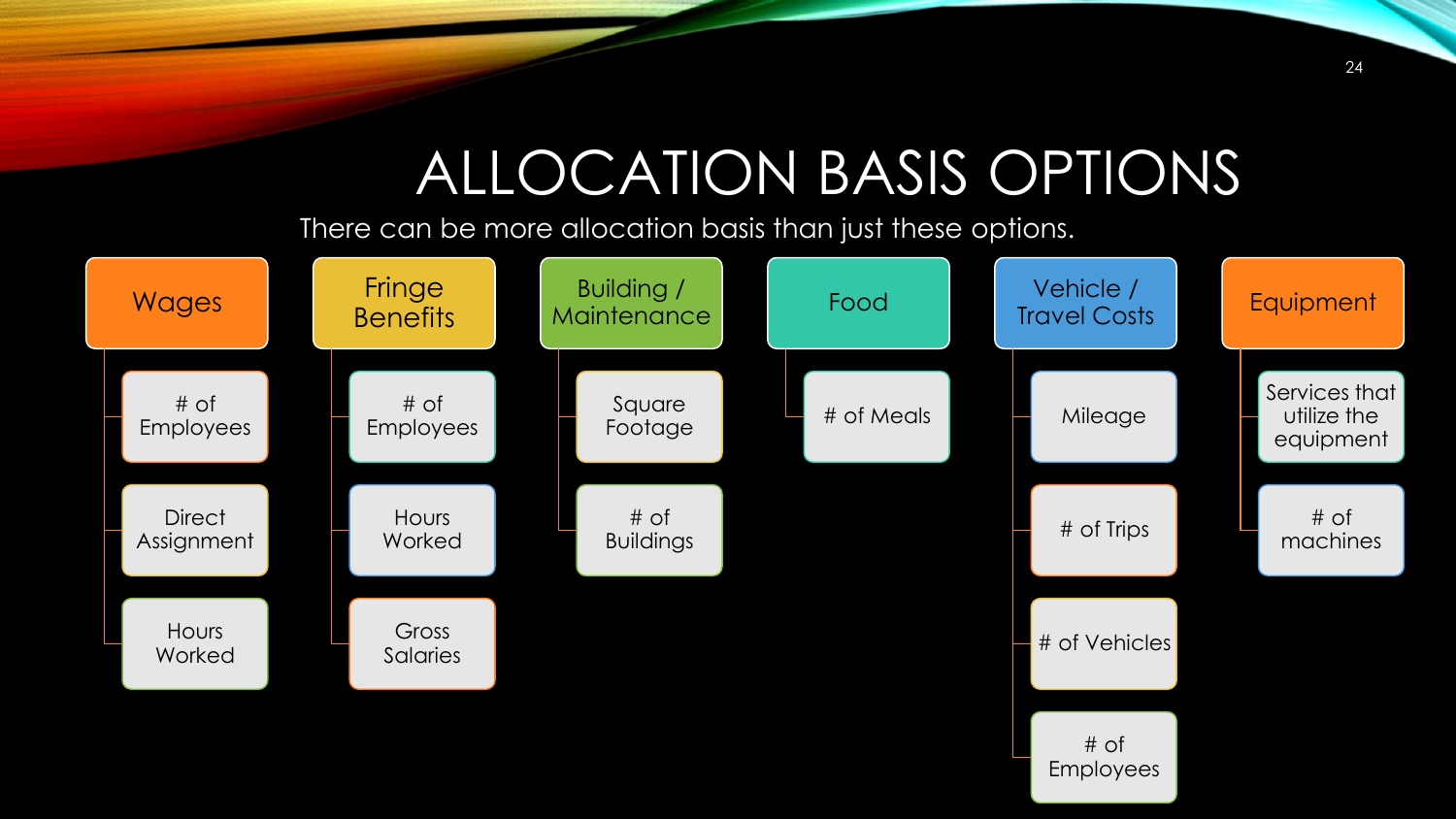# ALLOCATION BASIS TRADE OFFS

- Using employee wages as an example
	- Pro: Accurately captures cost

assignment • Con: Can be time consumptive to collect wage information for each person and assign them to a cost center if your accounting system doesn't populate automatically

- Pro: Easier to calculate
- Number of employees • Con: Assumes all employees receive the same pay and work equivalent hours



**Direct** 

- Pro: Easier to calculate
- Con: Assumes all employees receive the same hourly pay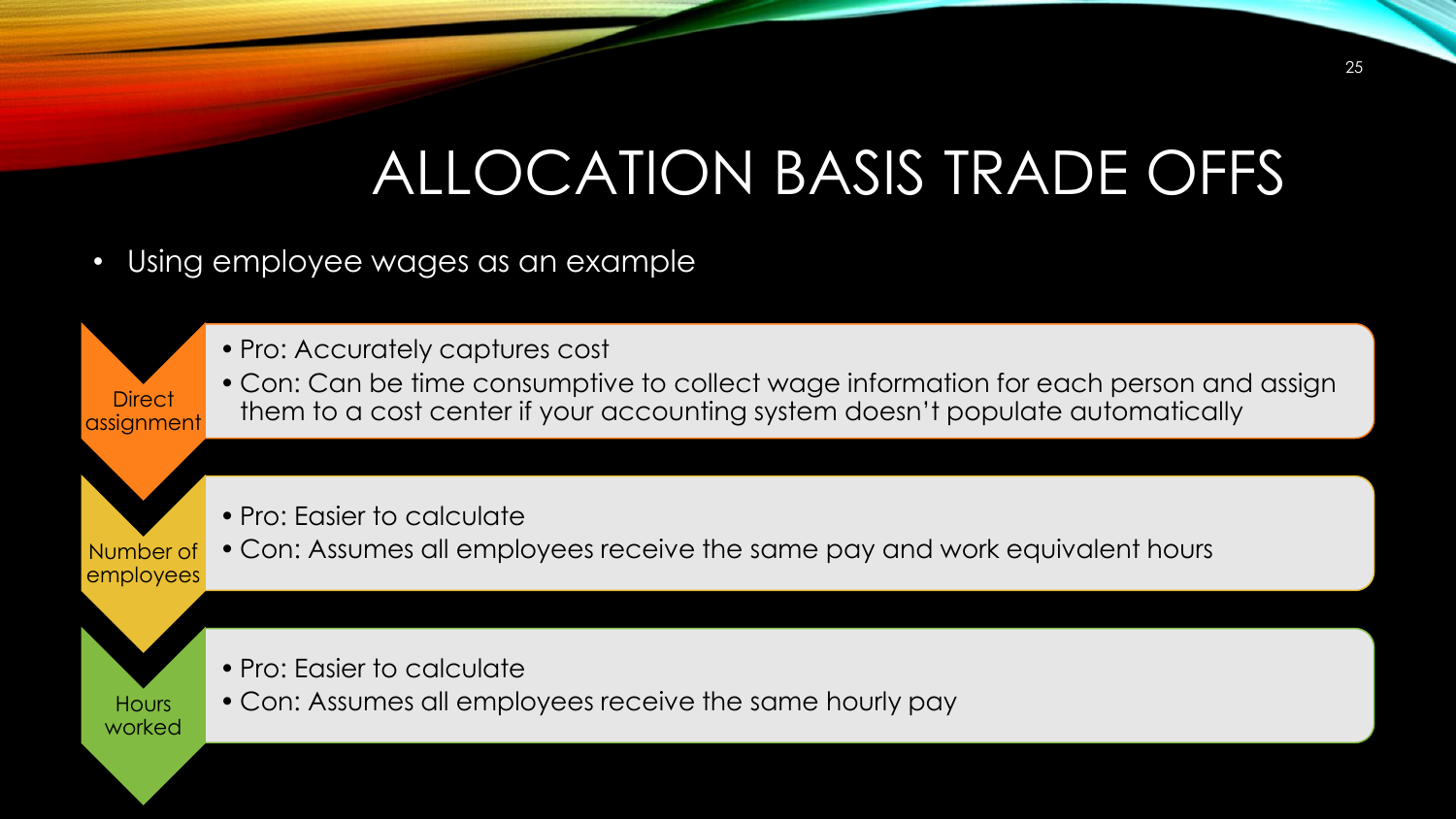## ALLOCATION BASIS ISSUES EXAMPLE

#### • Example showing Direct Assignment

| <b>DIRECT ASSIGNMENT</b> |                          |            |                               |                      |                                |                                         |  |  |
|--------------------------|--------------------------|------------|-------------------------------|----------------------|--------------------------------|-----------------------------------------|--|--|
| <b>Name</b>              | <b>Position Title</b>    | <b>FTE</b> | <b>Hours</b><br><b>Worked</b> | <b>Hourly Salary</b> | <b>Annual</b><br><b>Salary</b> | <b>Salary Per</b><br><b>Cost Center</b> |  |  |
| Angelo Juan              | Administrator            |            | $2,080$ \$                    | 30.41                | \$63,250.00                    | \$63,250.00                             |  |  |
| Emily Smith              | Day Hab Worker           | 0.6        | $1,248$ \$                    | 14.50                | 18,096.00<br>$\mathfrak{L}$    | \$18,096.00                             |  |  |
| Liam Johnston            | <b>Group Home Worker</b> |            | $2,080$ \$                    | 16.00                | 33,280.00<br>$\mathfrak{L}$    | \$58,656.00                             |  |  |
| <b>Kendra Tatum</b>      | <b>Group Home Worker</b> | 0.8        | $1,664$ \$                    | 15.25                | \$25,376.00                    |                                         |  |  |
| Omar Leo                 | <b>PCA Worker</b>        | 0.6        | $1,248$ \$                    | 13.25                | 16,536.00<br>\$                | \$45,136.00                             |  |  |
| <b>Victoria Murphy</b>   | <b>PCA Worker</b>        |            | $2,080$ \$                    | 13.75                | \$28,600.00                    |                                         |  |  |
|                          | <b>TOTAL SALARIES S</b>  | 185,138.00 |                               |                      |                                |                                         |  |  |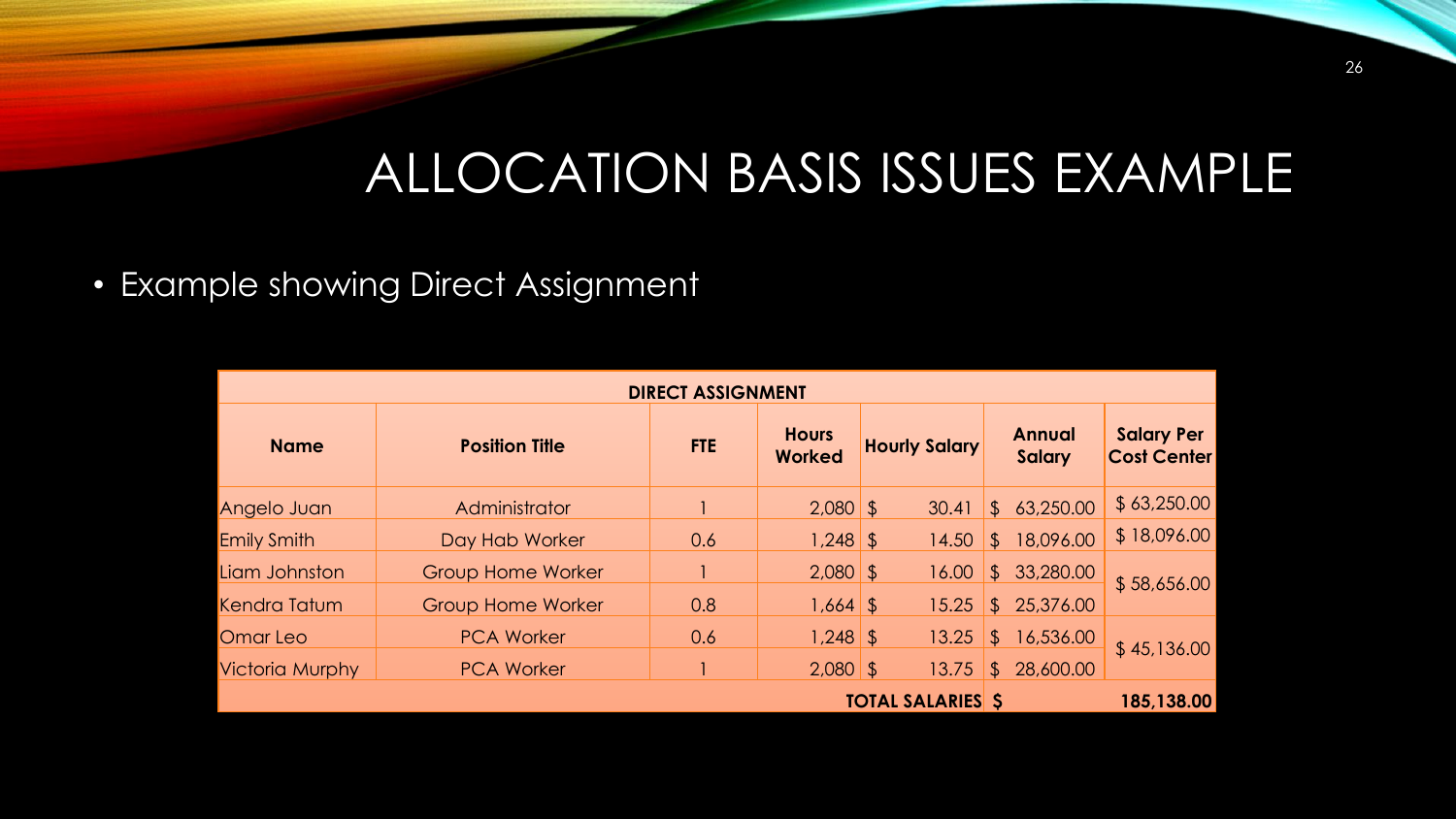## ALLOCATION BASIS ISSUES EXAMPLE

#### • Other Options

| <b>NUMBER OF EMPLOYEES</b> |                          |                |                           | <b>NUMBER OF HOURS</b>                              |                                  |                      |            |                           |                                              |
|----------------------------|--------------------------|----------------|---------------------------|-----------------------------------------------------|----------------------------------|----------------------|------------|---------------------------|----------------------------------------------|
| <b>Cost Center</b>         | # of<br><b>Employees</b> | % of Employees | <b>Salaries Allocated</b> | <b>Variance</b><br>from Direct<br><b>Assignment</b> | <b>Cost Center</b>               | # of Hours<br>Worked | % of Hours | <b>Salaries Allocated</b> | <b>Variance</b><br>from Direct<br>Assignment |
| <b>Admin</b>               |                          | 16.7%          |                           | 30,918.05 \$ (32,331.95) Admin                      |                                  | 2,080                | 20.0%      |                           | $37,027.60$ \$ (26,222.40)                   |
| Day Hab                    |                          | 16.7%          |                           | 30,918.05 \$ 12,822.05 Day Hab                      |                                  | 1,248                | 12.0%      | $22,216.56$ \$            | 4,120.56                                     |
| <b>Group Home</b>          |                          | 33.3%          |                           |                                                     | 61,650.95 \$ 2,994.95 Group Home | 3,744                | 36.0%      | 66,649.68                 | 7,993.68                                     |
| <b>PCA</b>                 |                          | 33.3%          |                           | 61,650.95 \$ 16,514.95 PCA                          |                                  | 3,328                | 32.0%      | $59,244.16$ \$            | 14,108.16                                    |
| <b>TOTAL</b>               | ۰                        | 100%           | 185,138.00 \$             |                                                     | <b>TOTAL</b>                     | 10400                | 100.0%     | 185,138.00 \$             |                                              |

| Weight based on # of Employees and Average Wage |                          |                     |                                |                  |                                     |                                              |  |
|-------------------------------------------------|--------------------------|---------------------|--------------------------------|------------------|-------------------------------------|----------------------------------------------|--|
| <b>Cost Center</b>                              | # of<br><b>Employees</b> | <b>Average Wage</b> | Weight<br>(Employee<br>* Wage) | $%$ of<br>Weight | <b>Salaries</b><br><b>Allocated</b> | Variance<br>from Direct<br><b>Assignment</b> |  |
| Admin                                           |                          | \$30.5              | 30.41                          |                  | 29.4% \$ 54,430.57                  | (8,819.43)<br>\$                             |  |
| Day Hab                                         |                          | \$14.5              | 14.5                           |                  | 14.0% \$ 25,919.32                  | 7,823.32<br><sup>3</sup>                     |  |
| <b>Group Home</b>                               |                          | \$15.75             | 31.5                           | $30.5\%$ \$      | 56,467.09                           | (2,188.91)<br>S                              |  |
| <b>PCA</b>                                      | ∩                        | \$13.5              | 27                             | $26.1\%$ \$      | 48,321.02                           | 3,185.02<br>ß.                               |  |
| <b>TOTAL</b>                                    | n/a                      | n/a                 | 103.41                         |                  | 100.0% \$185,138.00                 |                                              |  |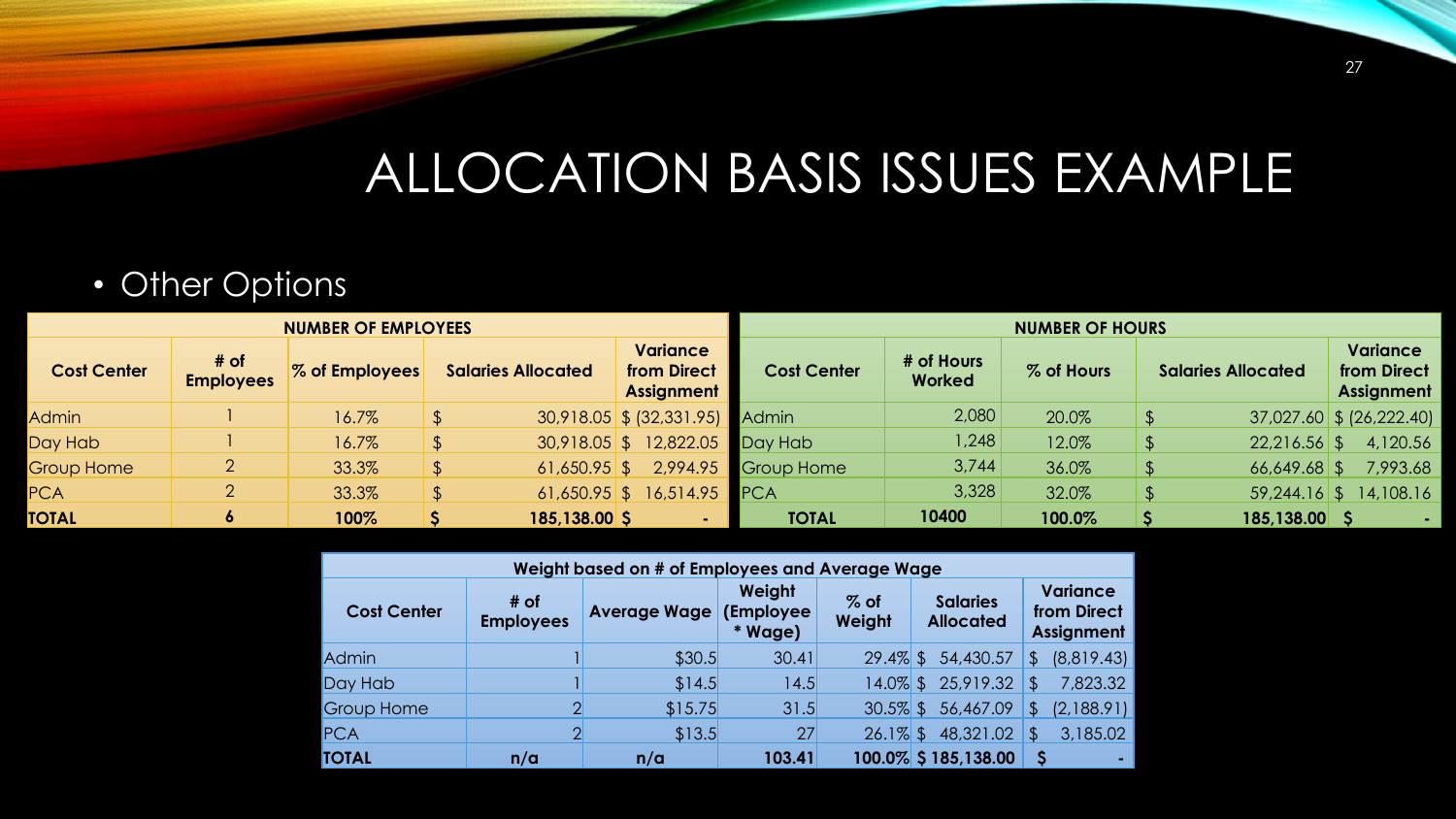# RECONCILIATION STEPS

- Identify all services your organization offers (chore, respite, etc)
- Identify any WTB account that is strictly admin or non-covered or accounts for which no allocation basis can be created and assign the account to one of the admin cost centers
- Of remaining accounts, identify any WTB account that bellows to a single service line (chore, etc) and identify which of the 4 categories that WTB bellows to (wages, FB, program support, building/maintenance) and assign that account
- Of the remaining accounts (WTB accounts that belong to more than one service), identify which services are represented for each account
- Identity the best allocation basis for each of these WTB accounts
- Gather information to determine which % to allocate to which account using the allocation basis calculate
- Calculate the amount of expense allocated to each cost center and category for these and assign it to a cost center line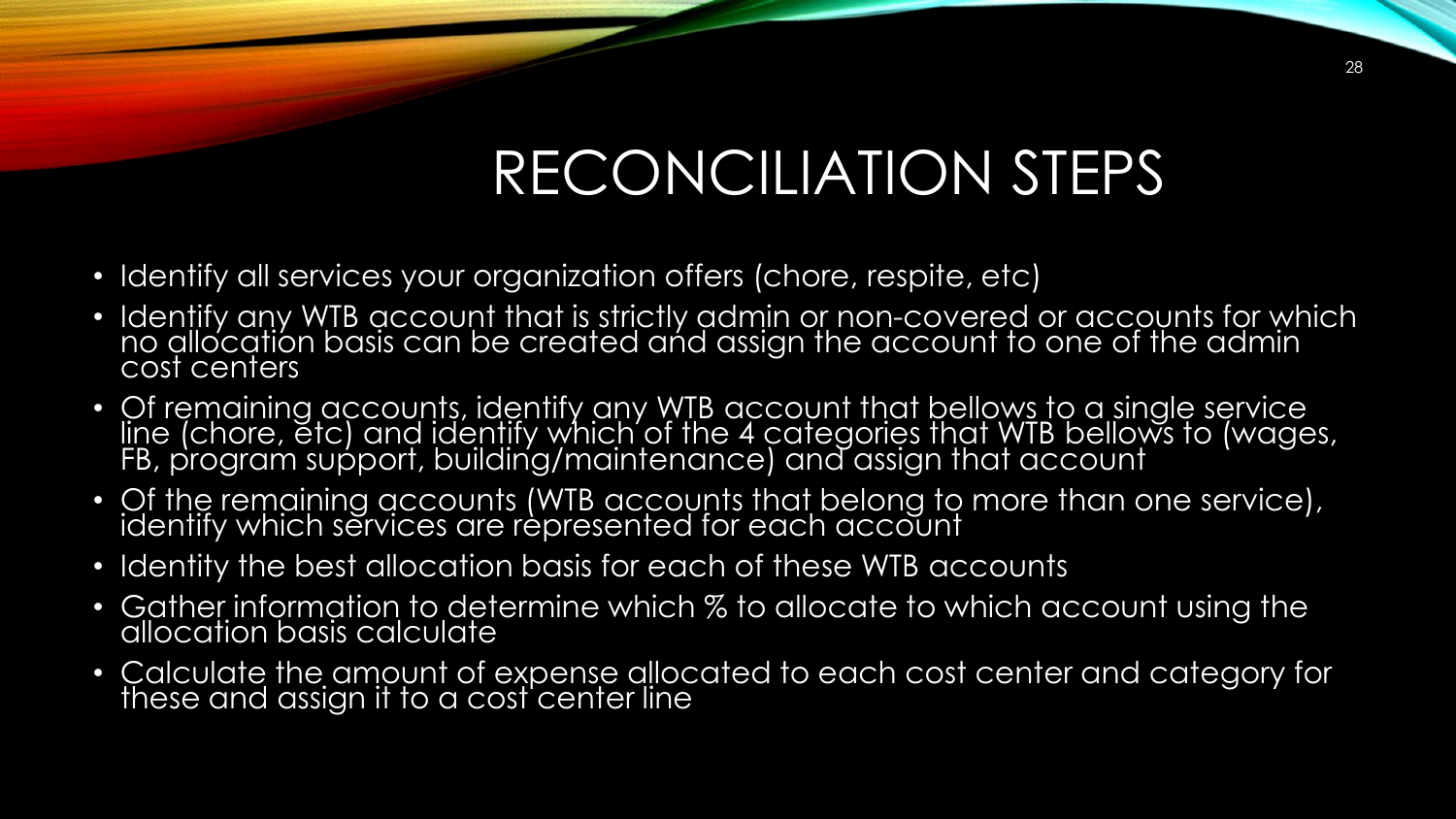# EXAMPLES OF RECONCILIATION

• View Sept 2018 Training Reconciliation Example.xlsx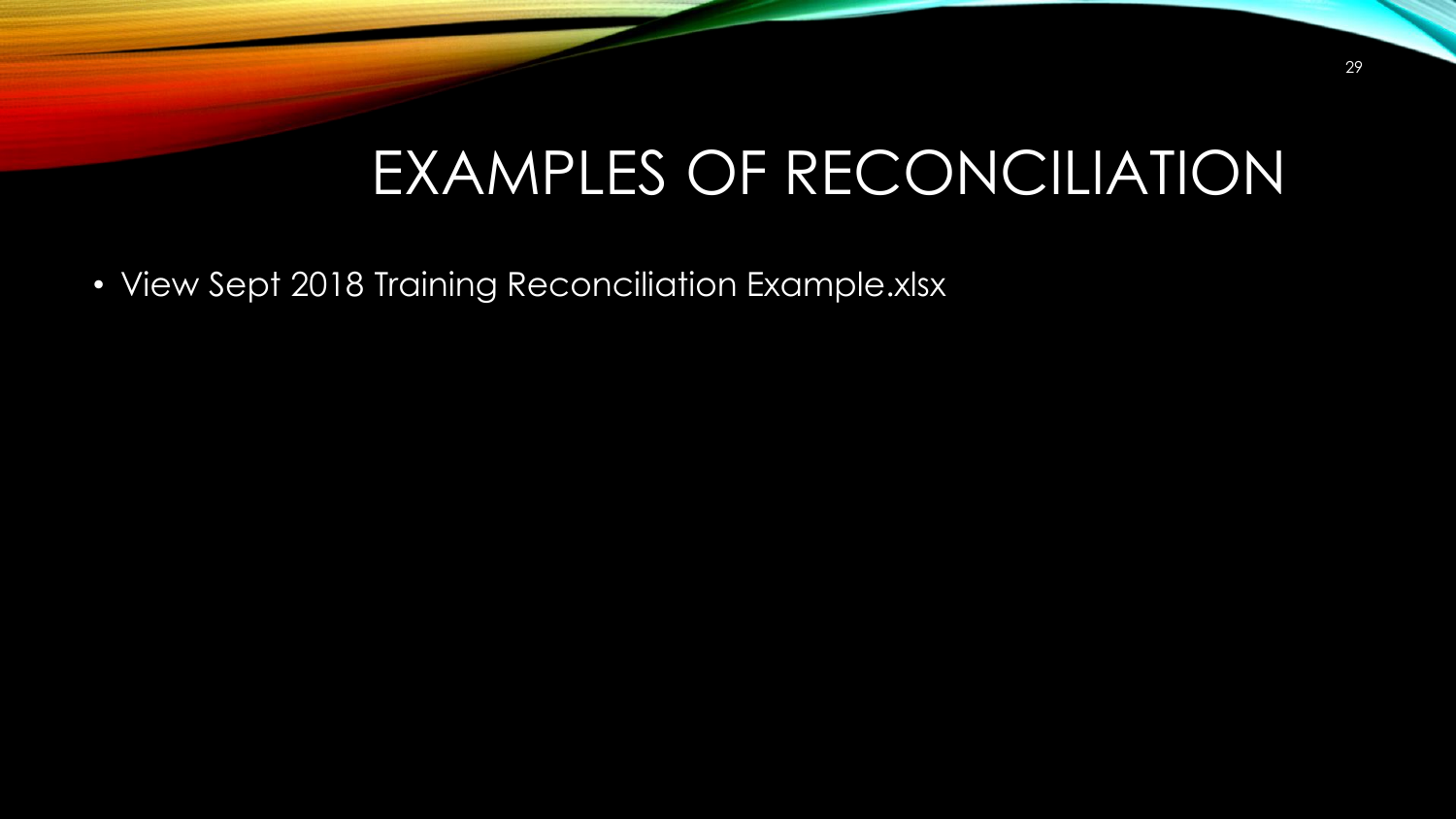## COMMON ERRORS RELATED TO REVENUE AND UNITS OF SERVICE

- Total revenue on the RevenueStats worksheet do not tie to the Audited Financial **Statements**
- Total revenue on the Audited Financial Statements do not tie to the post-audit working trial balance
- Revenue is reported on the RevenueStats worksheet for a service (i.e.: chore services), but no expenses are reported for that same service on the Expense tab
- Revenue is reported on the RevenueStats worksheet but not units of service or vice versa

| PART I |                                                 |                 | <b>REVENUE</b>      |                 | UNITS OF SERVICE |                   |                 |
|--------|-------------------------------------------------|-----------------|---------------------|-----------------|------------------|-------------------|-----------------|
|        |                                                 | Waiver Medicaid | All other Revenue   | Total           | Waiver Medicaid  | All Other         | Total           |
|        |                                                 |                 | Service similar to  |                 |                  |                   |                 |
|        |                                                 |                 | Procedure Code      |                 |                  |                   |                 |
|        |                                                 |                 | listed. Non Waiver  |                 |                  | Non Waiver        |                 |
|        |                                                 |                 | Medicaid.           |                 |                  | Medicaid.         |                 |
|        |                                                 | Paid By HCBS    | Private/Self Pay,   | Waiver + Other  |                  | Private/Self Pay, | Waiver + Other  |
|        |                                                 | Procedure Code  | General Relief, VA. | Medicaid + Non- |                  | General Relief.   | Medicaid + Non- |
|        |                                                 | Listed          | or Other.           | Medicaid        |                  | VA, or Other      | Medicaid        |
|        | <b>Home and Community Based Waiver Services</b> |                 |                     |                 |                  |                   |                 |
|        | Adult Day Care (15 minute - S5100)              | 50,000.00       | $\sim$              | 50,000.00       |                  | -                 |                 |
|        |                                                 |                 |                     |                 |                  |                   |                 |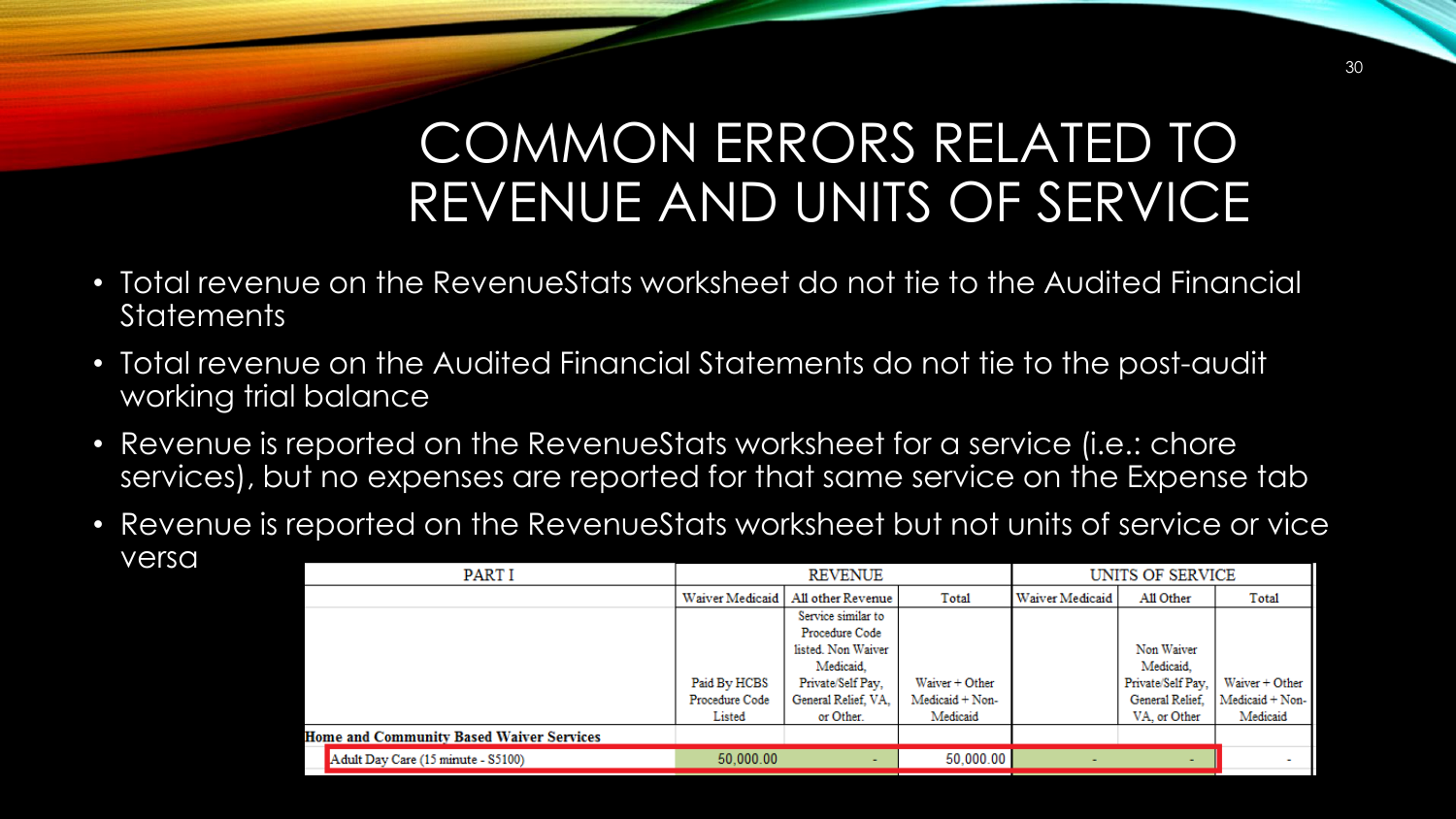## COMMON ERRORS RELATED TO REVENUE AND UNITS OF SERVICE

• Providers include grant units of service and grant revenue in the home and community based waiver services areas (Grant revenue is reported on a separate line)

| <b>Other Revenue:</b> |                                   |        |   |
|-----------------------|-----------------------------------|--------|---|
| Rental - all other    |                                   | N/A    | - |
| Grant revenue         |                                   | N/A    | - |
| All Other             |                                   | N/A    | - |
|                       | <b>TOTAL (Tie to AFS and WTB)</b> | 50,000 |   |

- Providers only report Medicaid waiver revenue and/or units of service, but the provider provides services to non grant, non-Medicaid clients.
- Providers report similar to Medicaid waiver services (taxi v. waiver transportation) on the waiver Medicaid column instead of waiver transportation on the Waiver Medicaid column and taxi on the All other Revenue Column.
- Providers report incorrect units (the procedure code pays on a 15 minute unit but the provider reports hours)
	- A double check is to divide Medicaid revenue by Medicaid units of service to see if the resulting revenue/unit is close to what your facility gets paid for by Medicaid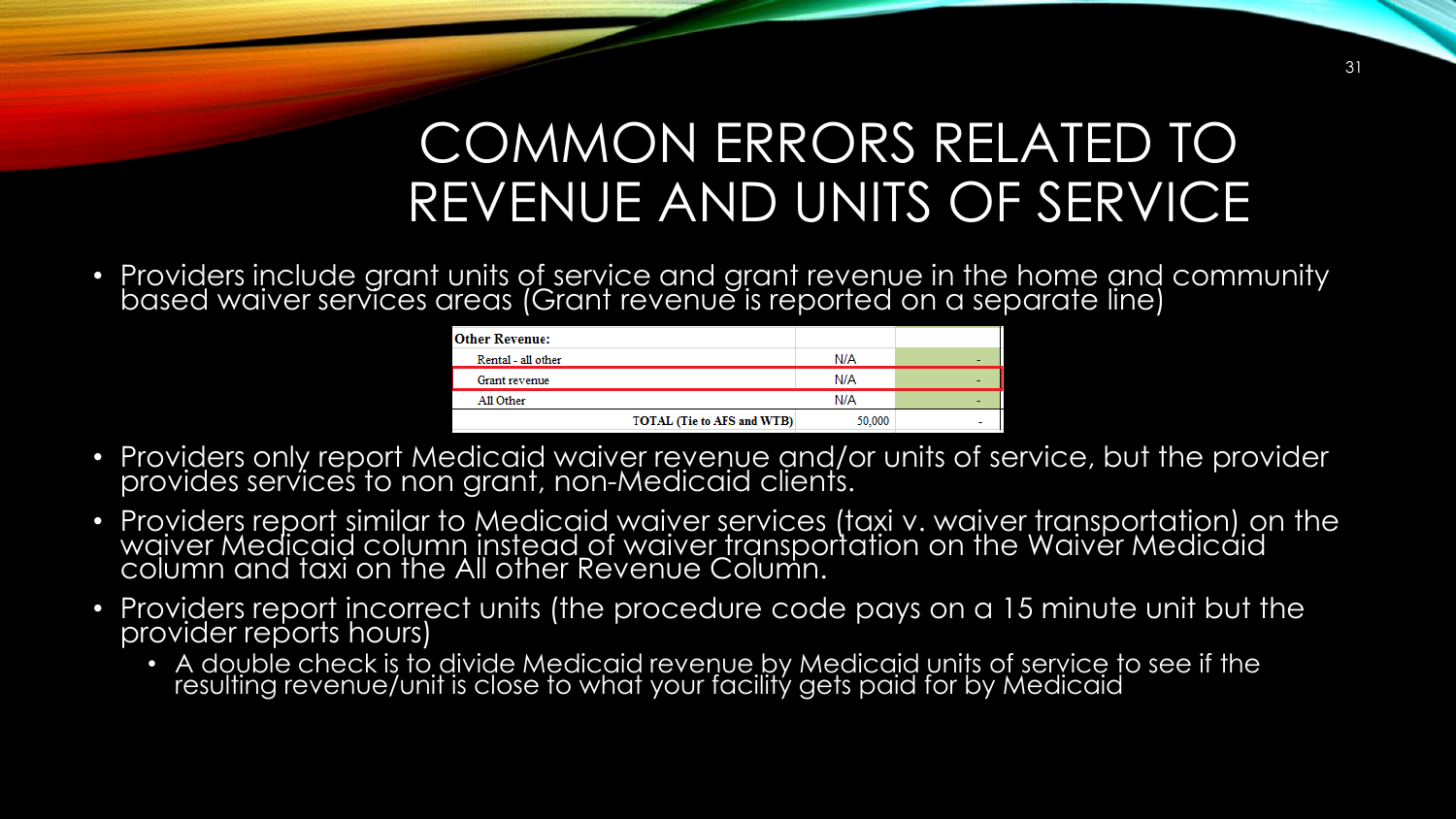## COMMON ERRORS RELATED TO REVENUE AND UNITS OF SERVICE

- Providers not reporting average number of individuals in a group
	- Helps inform special calculations

| <b>PART II</b>                                      |           |  |
|-----------------------------------------------------|-----------|--|
|                                                     |           |  |
|                                                     | Number of |  |
| Group Staffing Ratios                               | Group     |  |
| Day Habilitation - Group (15 minute - T2021 HQ)     |           |  |
| Pre-employment - Group (T2019 TT)                   |           |  |
| Supported Employment - Group (15 minute - T2019 HQ) |           |  |

• Providers not reporting on Part III for wages and hours worked for staff, or not reporting all salary expenses in this section listed on the WTB

| <b>PART III</b>                                                            |                         |              |
|----------------------------------------------------------------------------|-------------------------|--------------|
| Position                                                                   | Number of Paid<br>Hours | Compensation |
| Administrator                                                              |                         |              |
| <b>Assistant Administrator</b>                                             |                         |              |
| Nurse/LPN                                                                  |                         |              |
| Other non-patient care                                                     |                         |              |
| Other Officer                                                              |                         |              |
| Other patient care staff                                                   |                         |              |
| Note: Number of Paid hours - report the actual hours worked during period. |                         |              |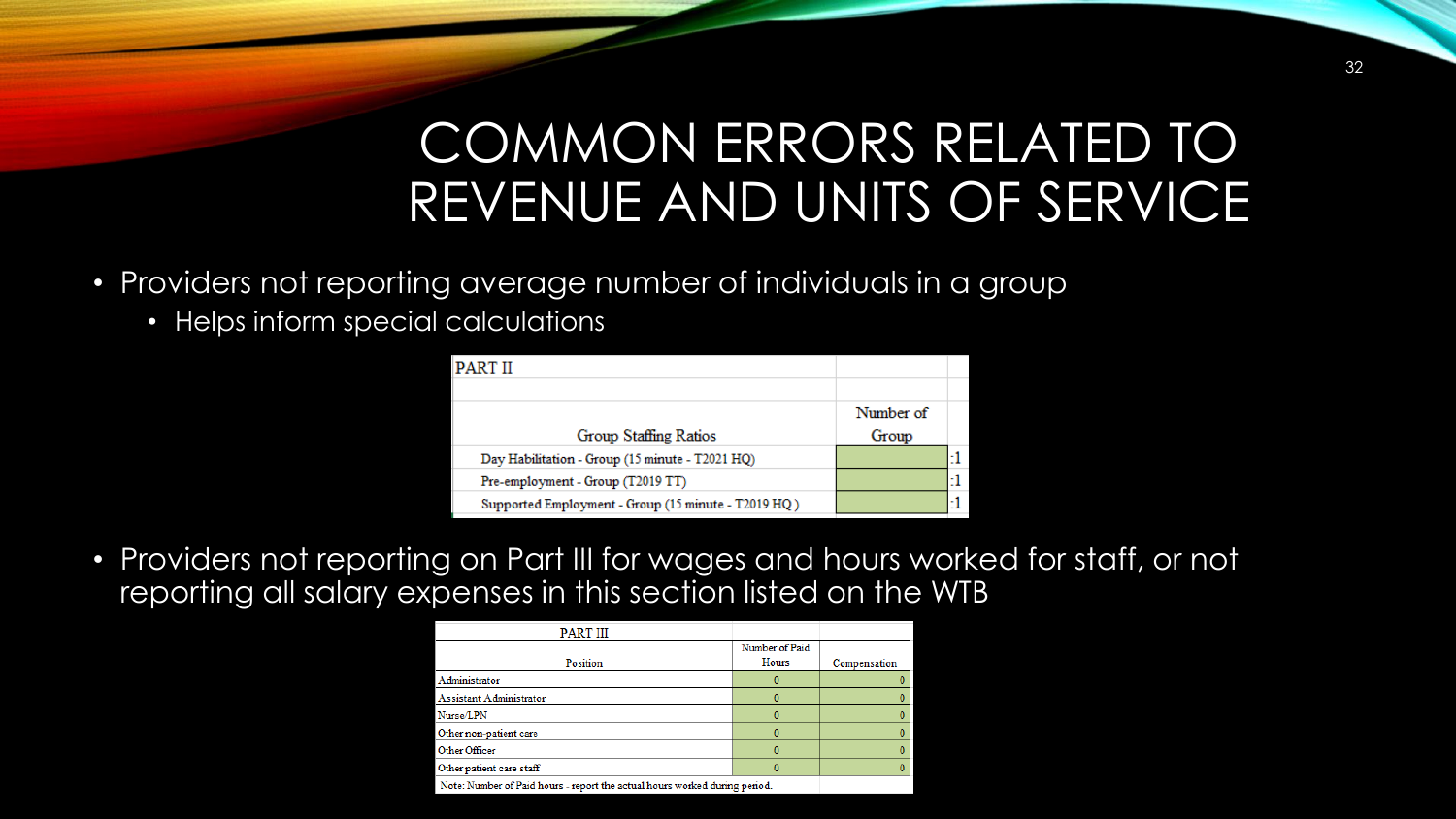### COMMON ERRORS RELATED TO RELATED PARTY WORKSHEET

• Reporting one lump sum of expenses with 2+ associated expense report lines numbers without determining how much expense is reported in each cost report line.

| Expense Report |  | Expense | Name of related party (person or organization) |                   |              |        |
|----------------|--|---------|------------------------------------------------|-------------------|--------------|--------|
| Line Number    |  | Amount  |                                                | Percent Ownership | Hours worked | Symbol |
|                |  |         | 85,000.00 Ms. Smith                            |                   | 2080         |        |
|                |  |         |                                                |                   |              |        |
|                |  |         |                                                |                   |              |        |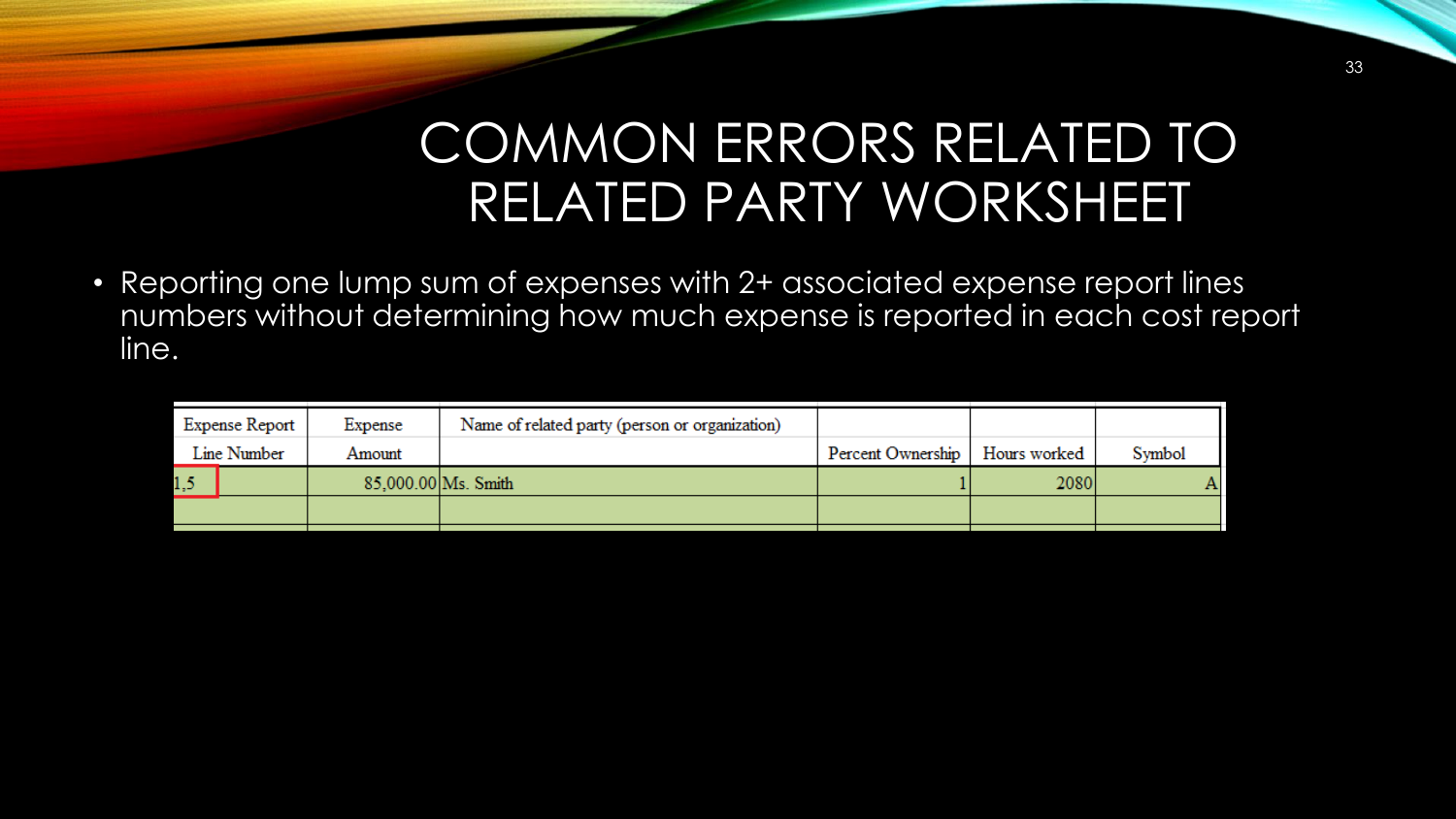### COMMON ERRORS RELATED TO BUILDINGS WORKSHEET

- Not completing the worksheet
- Not reporting applicable Medicaid Provider Number for a physical address
- Not reporting number of certified beds (group home)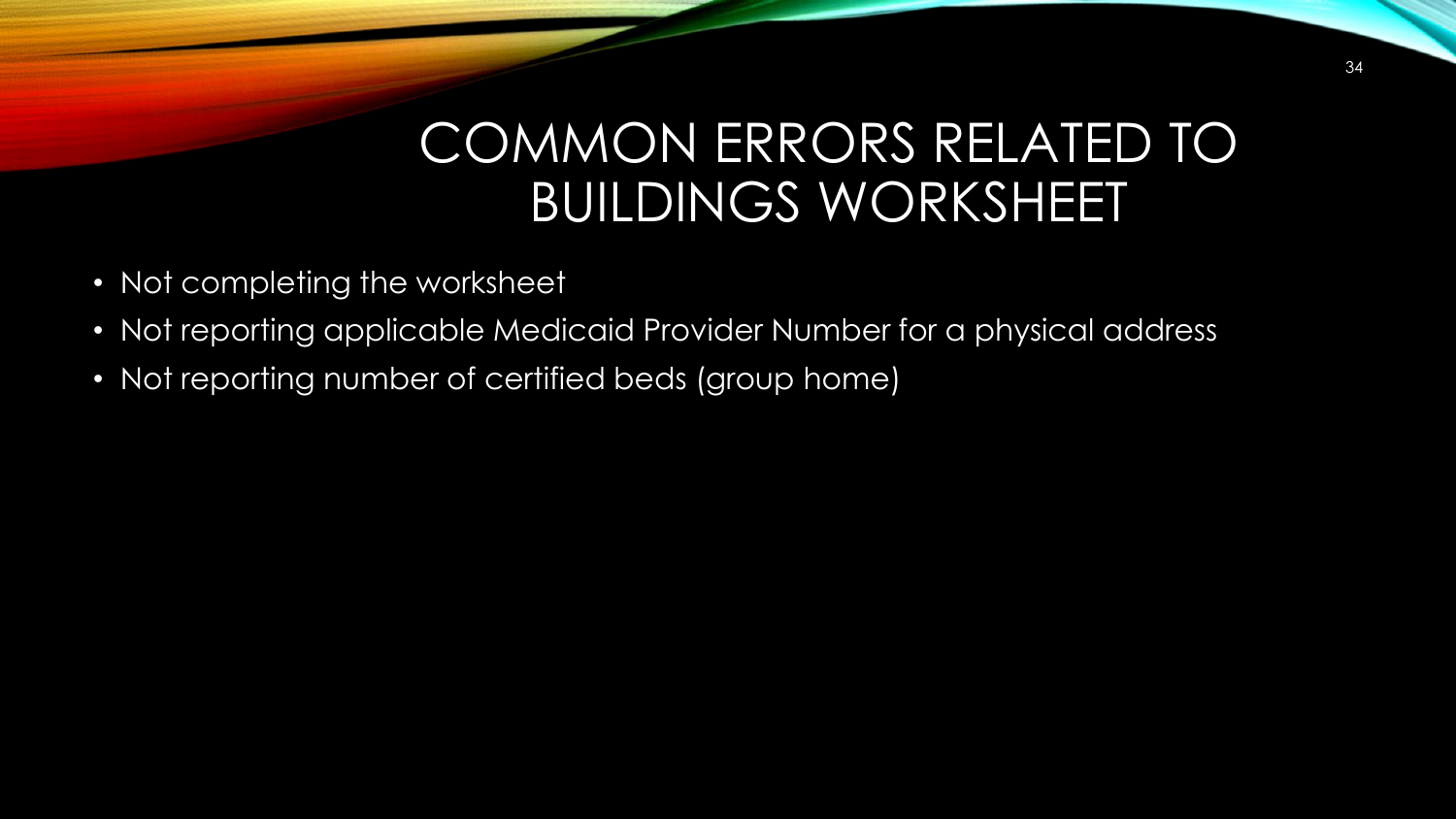# HOME OFFICE WORKSHEET

- First year this worksheet is required
- An organization may submit their own home office worksheet, but it must be approved by the Department first